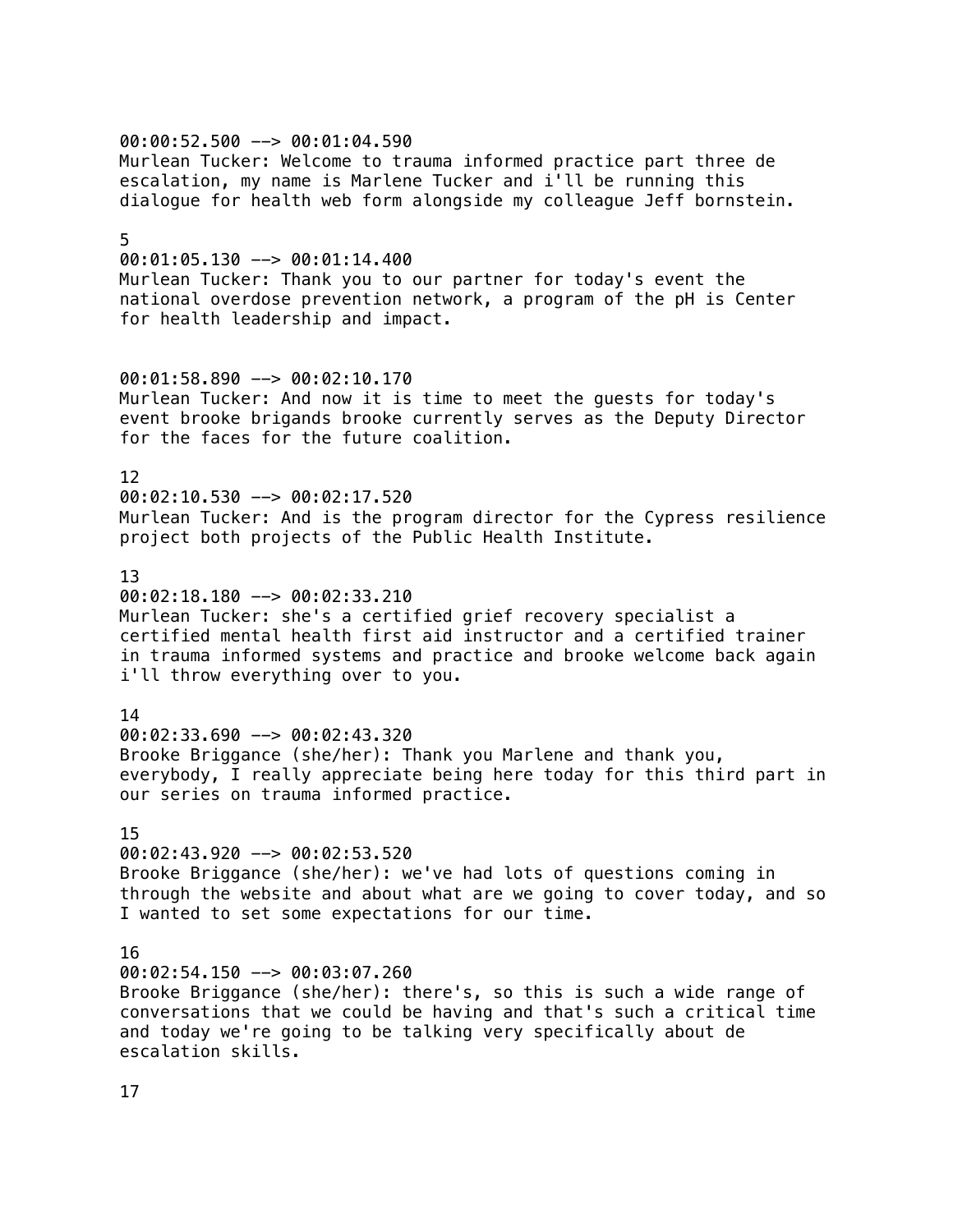00:03:07.770 --> 00:03:23.370 Brooke Briggance (she/her): This is one of my most requested trainings for a variety of reasons, of course, in the work that we do in Community around substance use an overdose, we know that we may be expected to de escalate in our professional line of work. 18  $00:03:23.940$  -->  $00:03:38.790$ Brooke Briggance (she/her): We also know that just people are managing high levels of stress and anxiety, right now, people have trauma backgrounds and we might be out in Community and use these skills we may also use them in our personal lives. 19  $00:03:39.420$  -->  $00:03:48.690$ Brooke Briggance (she/her): it's completely possible that we end up finding you know finding a reason to use these with in a situation where that we didn't expect to.  $20$ 00:03:49.290 --> 00:04:01.050 Brooke Briggance (she/her): I was telling the story recently, the most recent opportunity I had to use these skills was actually at a ups store I was dropping off a package, and so you never really know when you might need them. 21 00:04:01.590 --> 00:04:05.070 Brooke Briggance (she/her): It is helpful for us to think about how do we. 22 00:04:05.580 --> 00:04:16.470 Brooke Briggance (she/her): De escalate a situation but also how do we support ourselves, after so we'll be talking about what goes on in the brain when someone has been activated in their stress response. 23 00:04:16.680 --> 00:04:25.350 Brooke Briggance (she/her): How our body might react, some of the things we might want to keep in mind to both do and not do that maybe even more importantly. 24 00:04:25.860 --> 00:04:39.780 Brooke Briggance (she/her): And then, how do we support ourselves as we process this type of event and we may be meeting de escalating multiple times a day, we may be de escalating a very extreme sort of

event, I know that.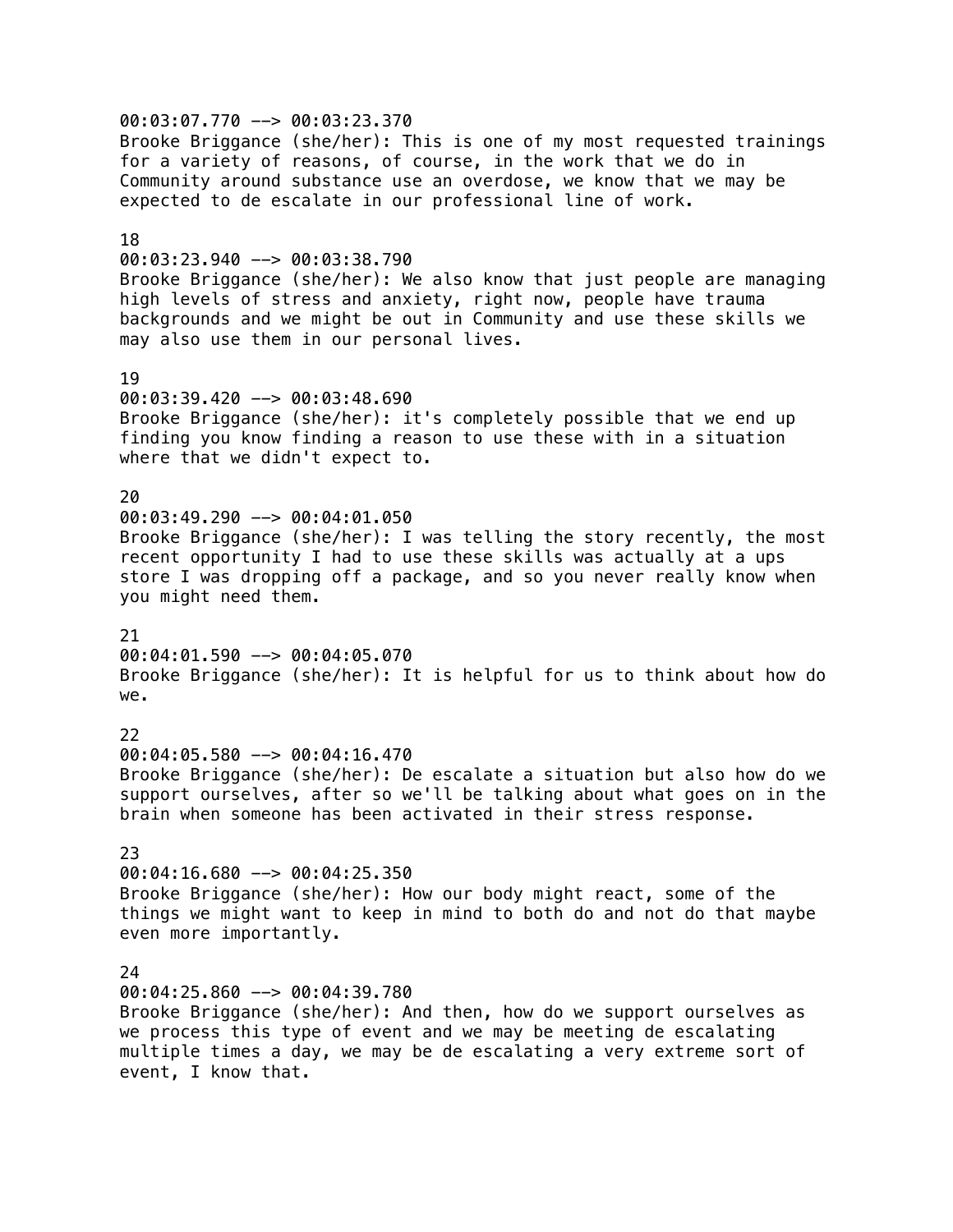25  $00:04:40.410$  -->  $00:04:53.280$ Brooke Briggance (she/her): Many in the Community may be de escalating situations where there are co occurring diagnoses going on, so maybe a mental health challenge and a substance use issue and so let's just sort of dive in. 26 00:04:53.880 --> 00:05:01.110 Brooke Briggance (she/her): As if you've ever had my workshops before my trainings before you know that i'm always keeping an eye on the Q amp a so feel free. 27 00:05:01.620 --> 00:05:07.680 Brooke Briggance (she/her): To use that and you were told how to do that, but I will definitely keep an eye on it i've got it open right here for us. 28 00:05:08.520 --> 00:05:19.560 Brooke Briggance (she/her): So the first thing is that I want to do is just sort of normalize needing to use these skills and we are all going through just this tremendous event, and I think a lot of people. 29 00:05:20.280 --> 00:05:33.090 Brooke Briggance (she/her): Have sort of thought, like oh i'll just white knuckle it through coven and then it'll be okay right and what we're seeing is that actually it's catching up to us, and the sort of imagery that I have about that, for me, is. 30 00:05:33.870 --> 00:05:43.530 Brooke Briggance (she/her): You know the part of the brain, that is in charge of the stress response, one of the things we know about it is that it actually gets more sensitive over time and so people have. 31 00:05:43.770 --> 00:05:51.180 Brooke Briggance (she/her): A harder and harder time getting to their baseline and it takes less than less stimuli to activate that response and so. 32 00:05:51.420 --> 00:06:02.520 Brooke Briggance (she/her): One of the things I always think of is like well gee if I used to be at zero I might be starting at a 30 if I used to be at a 30 I might be starting at a 60 and I, you know I hear that a lot in the workshops.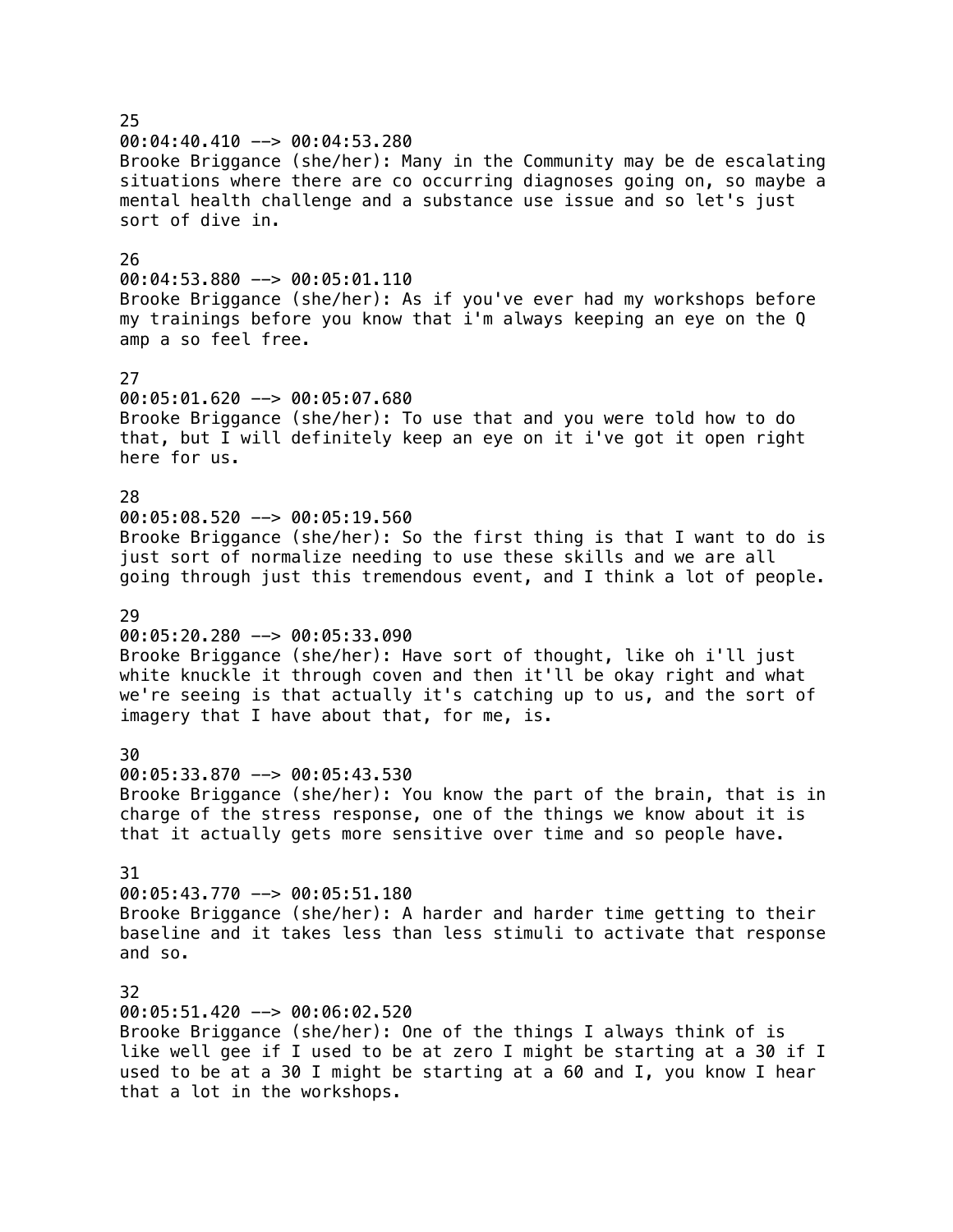33 00:06:03.360 --> 00:06:12.450 Brooke Briggance (she/her): that people are saying all this person on the team is super irritable or wow this you know situation in my personal life or boy, you know. 34  $00:06:12.750$  -->  $00:06:19.230$ Brooke Briggance (she/her): coming into our clinic people are just really activated by things that maybe in the past weren't were such a big deal. 35 00:06:20.190 --> 00:06:33.090 Brooke Briggance (she/her): You know so to me, I think we just need to normalize the conversation about the stress that we're all managing and how it's impacting behaviors because this is something that I think we're going to continue to see. 36 00:06:33.570 --> 00:06:40.680 Brooke Briggance (she/her): Particularly as we still are in the midst of managing the pandemic right it's not like there's a an over here. 37 00:06:41.100 --> 00:06:50.790 Brooke Briggance (she/her): We are still in it, and we are still dealing with the secondary impacts and definitely i'm starting to see a lot of requests for example. 38 00:06:51.390 --> 00:06:58.890 Brooke Briggance (she/her): As covert protection start to go away so things like renter protections or utilities protections. 39 00:06:59.700 --> 00:07:07.500 Brooke Briggance (she/her): I just did a training recently for the financial aid offices of Community colleges because there's impact there for folks and so. 40 00:07:08.310 --> 00:07:18.390 Brooke Briggance (she/her): I was just saying to the team before we got on today, I feel, like everybody needs to do know this stuff and we all have to have a conversation about how to de escalate situations.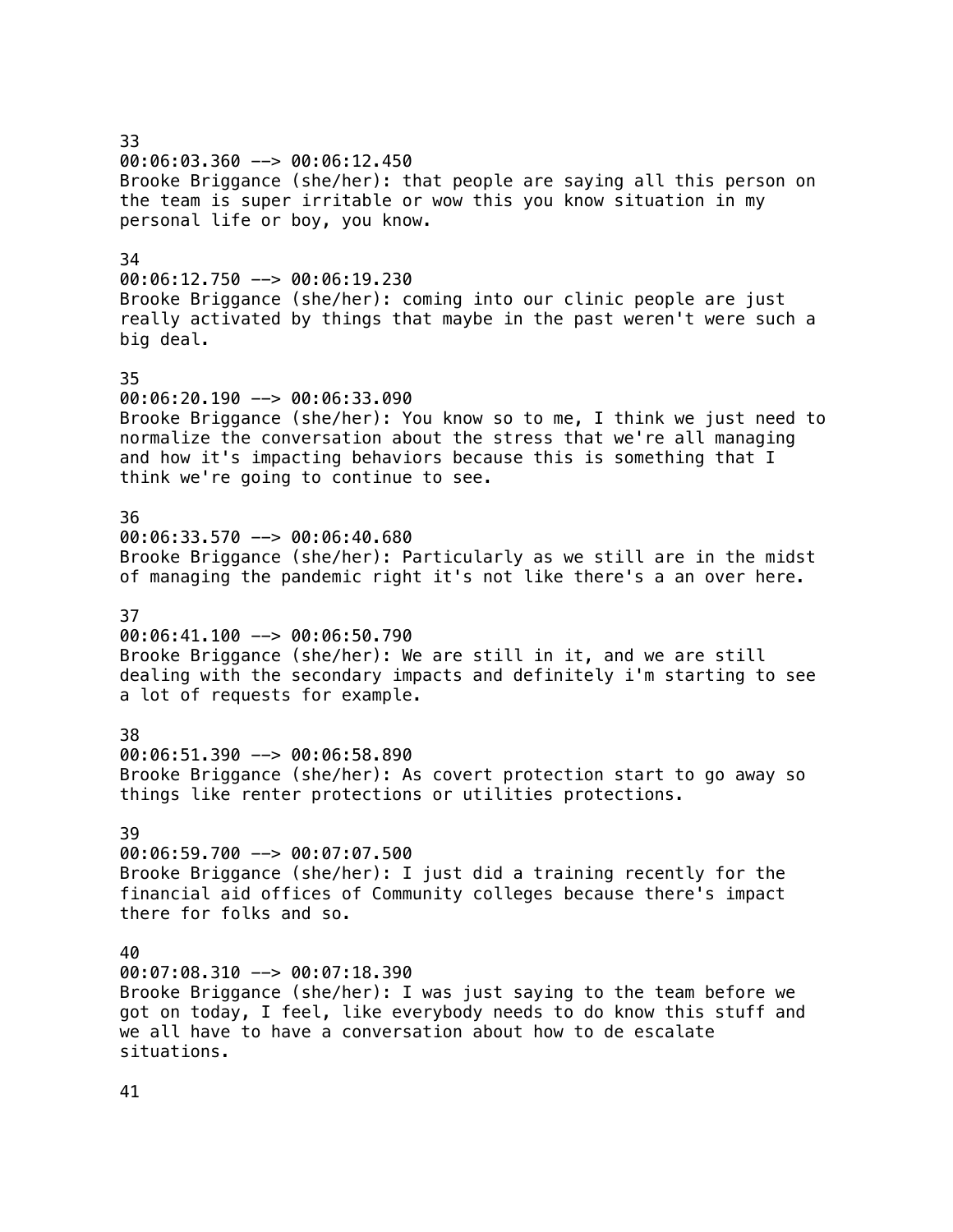00:07:19.200 --> 00:07:26.460 Brooke Briggance (she/her): Because I think that we're really going to have to use these skills in the future there's no way that we're coming out of this. 42 00:07:27.210 --> 00:07:35.070 Brooke Briggance (she/her): unscathed right, everyone is impacted, and so we just don't want to make assumptions about who may need our support at a given time. 43 00:07:35.880 --> 00:07:40.770 Brooke Briggance (she/her): yeah it doesn't like all these transitions and all of the different tools we need right. 44 00:07:41.670 --> 00:07:50.580 Brooke Briggance (she/her): And we can't just rely on ourselves, like it's part of the reason, when I teach self care, one of the things I always talk about is like I don't really even like that phrase. 45 00:07:51.390 --> 00:07:55.770 Brooke Briggance (she/her): Because it really needs to be community care, right now, it needs to be collective care. 46 00:07:56.430 --> 00:08:09.390 Brooke Briggance (she/her): it's too much toxic stress for people to deal with on their own, we really need to be able to support one another and de escalation is a piece of that it's not the only piece, but it is a piece. 47 00:08:10.140 --> 00:08:16.260 Brooke Briggance (she/her): So let's get to it, one of the things that I think is so important for us to understand so first of all. 48 00:08:17.250 --> 00:08:24.540 Brooke Briggance (she/her): The situation if someone's been triggered or activated and you're going to hear me use activated more often. 49 00:08:25.110 --> 00:08:38.070 Brooke Briggance (she/her): People who have experienced gun violence are asking us to move away from the word triggered and you'll still see it everywhere right it's even on like netflix it'll say trigger

warning or on whatever but.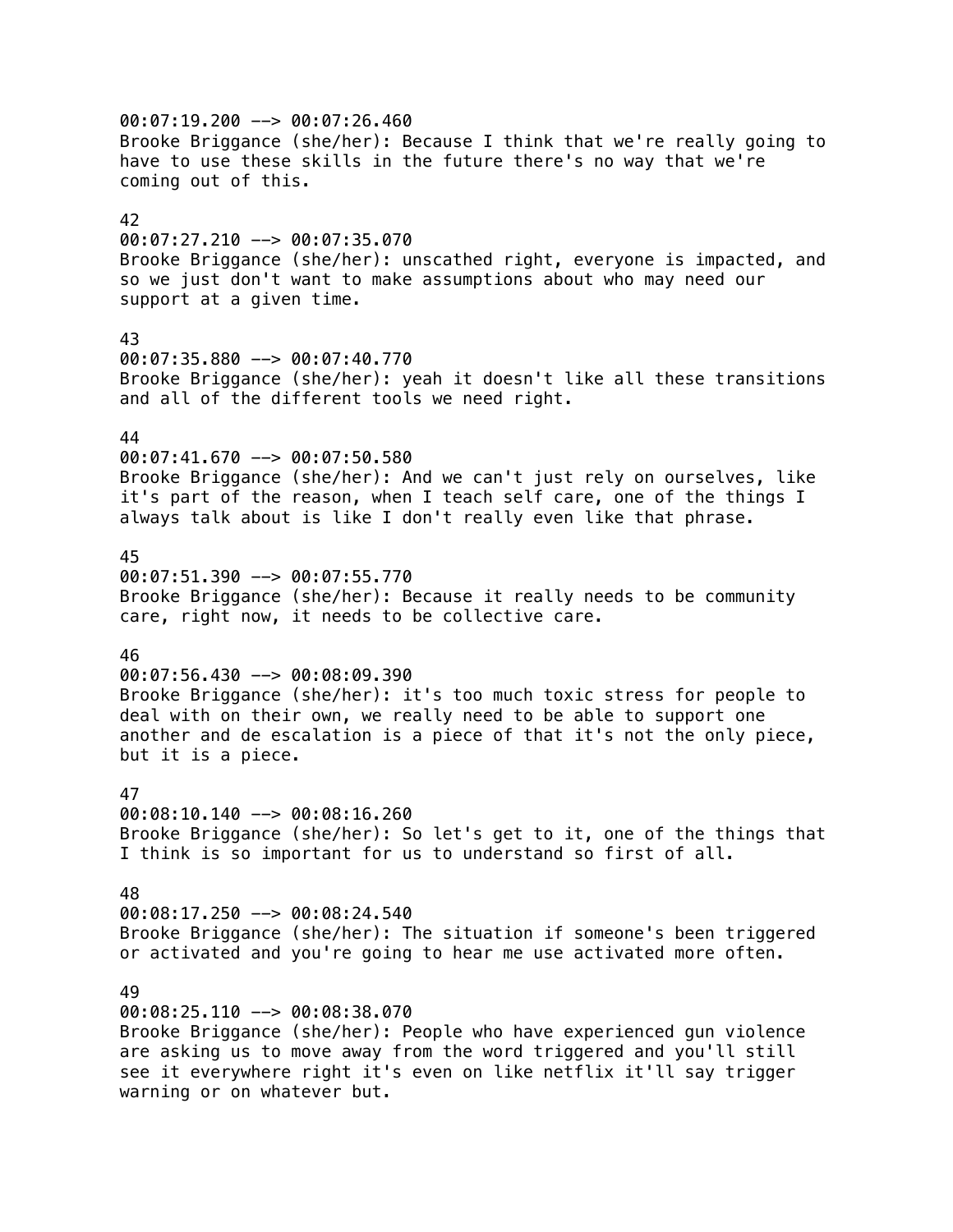50 00:08:38.610 --> 00:08:47.760 Brooke Briggance (she/her): folks who've experienced gun violence are asking us to please not use that word because it's actually activating for them so you're going to hear me say activated more often. 51 00:08:48.150 --> 00:08:58.110 Brooke Briggance (she/her): And I actually liked that word better in a way, because to me it's literally what happens right the stress response has been activated and it's how it feels in your body. 52 00:08:58.320 --> 00:09:04.620 Brooke Briggance (she/her): If you've ever had a situation where your stress response gets activated maybe you have a trauma background like I do. 53 00:09:05.400 --> 00:09:14.280 Brooke Briggance (she/her): And, and that happens to you, then it feels like an activation right and so you're going to hear me use that word more often, but i've got it there in quotes. 54  $00:09:15.210$  -->  $00:09:22.560$ Brooke Briggance (she/her): You know, so that we can make sure that we're respecting the people who've asked us to sort of think rethink our language. 55 00:09:23.220 --> 00:09:31.470 Brooke Briggance (she/her): So one of the things that I really think is so important, just as a baseline understanding when we talk about de escalation. 56 00:09:31.770 --> 00:09:46.650 Brooke Briggance (she/her): Is you know, things are going to continue to escalate until they until there's intervention there that de escalate the situation right like the it's just going to ramp up, so the good news about, that is what we do matters. 57 00:09:47.460 --> 00:09:58.260 Brooke Briggance (she/her): What we do actually is important, and you know when we are working with someone and we're going to try to co regulate the situation.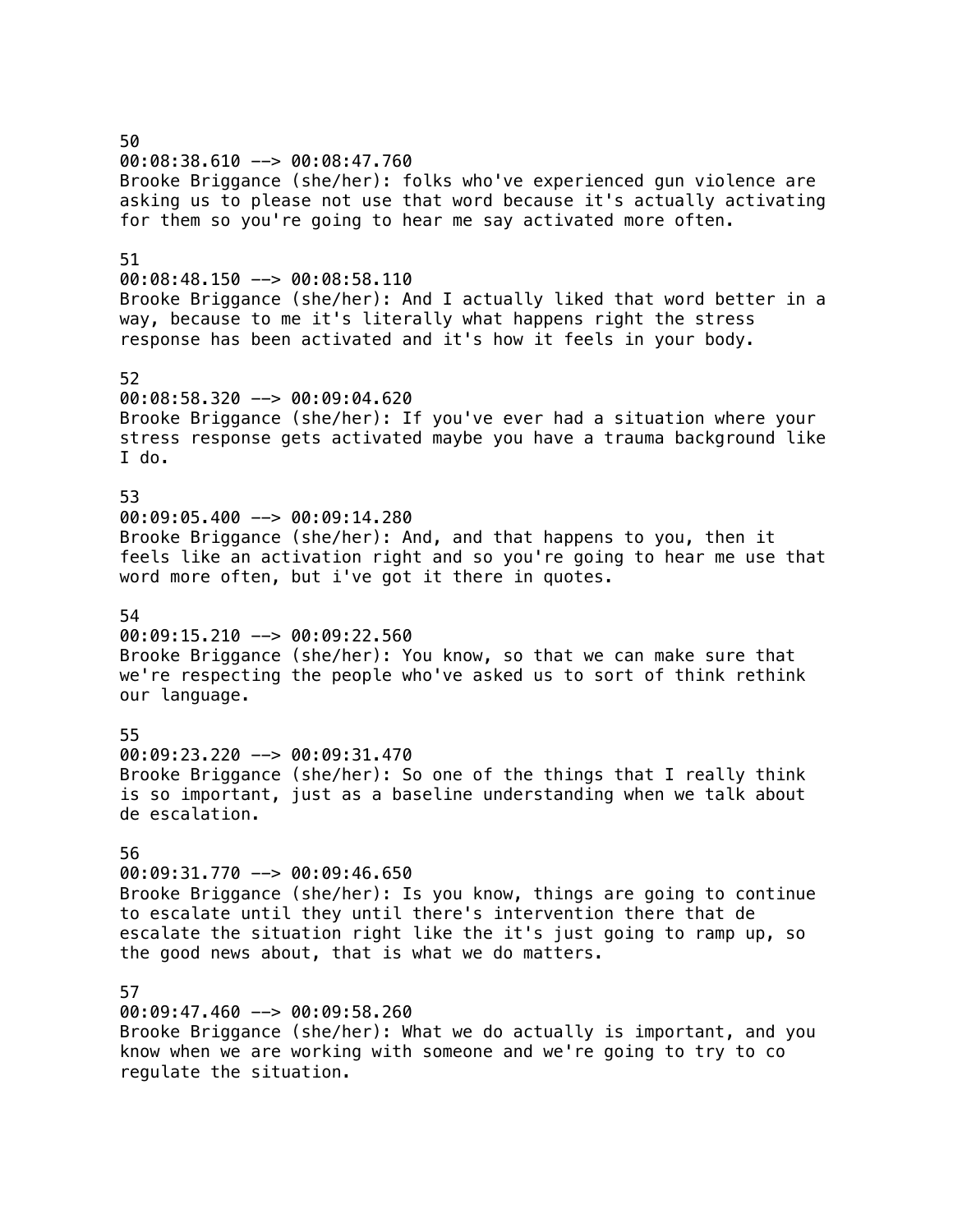58  $00:09:58.680$  -->  $00:10:03.630$ Brooke Briggance (she/her): You know the part of the brain that we're going to be talking to is the part that's taken over. 59 00:10:04.290 --> 00:10:08.610 Brooke Briggance (she/her): The part of the brain that stress response is going to take over and we'll see that in a minute. 60 00:10:08.940 --> 00:10:26.130 Brooke Briggance (she/her): You know that that part of the brain is in charge right that stress responses in charge of that person and in a lot of real ways, and you know again if we go back to a time when we've been activated it really it feels that way right maybe we've had a situation where. 61  $00:10:27.420$  -->  $00:10:39.360$ Brooke Briggance (she/her): We have you know, been activated and then we kind of come out of that and we're like whoa That was a big reaction, a big behavior coming for me and that's not really who I am typically. 62 00:10:39.720 --> 00:10:51.300 Brooke Briggance (she/her): I think it's important right for us to acknowledge the power of the limbic system if you get nothing from me and trainings I hope you got mad respect for the limbic system. 63 00:10:51.930 --> 00:10:56.700 Brooke Briggance (she/her): Because it really is incredibly powerful but, and I would say. 64 00:10:57.300 --> 00:11:05.700 Brooke Briggance (she/her): What we do matters too and we're going to have to talk to that part of the brain that's really what de escalation is is speaking to the part of the brain. 65 00:11:05.910 --> 00:11:18.090 Brooke Briggance (she/her): That has kind of taken over, and is in charge, and how am I going to do that that's a lot of what we need to think about when we think about de escalation, but the good news is that it matters, what we do.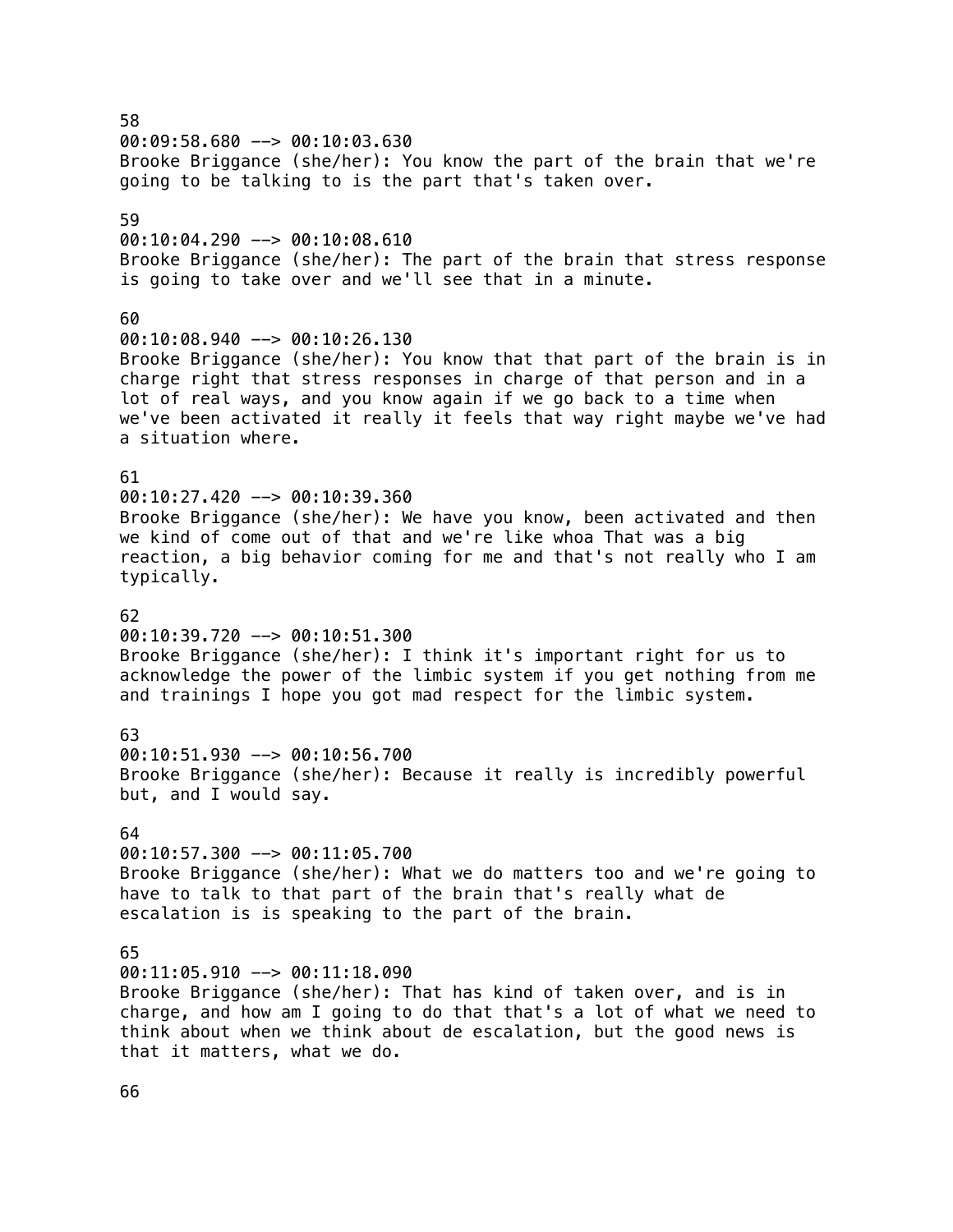00:11:18.600 --> 00:11:24.270 Brooke Briggance (she/her): We, we have a lot of potential influence and the situation if we handle ourselves the right. 67 00:11:25.740 --> 00:11:30.900 Brooke Briggance (she/her): So this is that conversation about the brain and you probably have seen this slide. 68  $00:11:31.680$  -->  $00:11:36.090$ Brooke Briggance (she/her): at different times if you've had some of my trainings I love this slide. 69 00:11:36.480 --> 00:11:47.550 Brooke Briggance (she/her): I think it's just it's like brain 101 and I know many of you have much more sophisticated ways of explaining this, but I think it's important for us to just get back to basics on here. 70 00:11:47.940 --> 00:12:04.110 Brooke Briggance (she/her): And so, this part of the brain that highlighted blue green portion in the front, right here that's that prefrontal cortex right and the prefrontal cortex is all about executive function what people call executive function it's about. 71 00:12:04.680 --> 00:12:16.230 Brooke Briggance (she/her): You know I say it's the part of the brain that builds bridges and does algebra it is sort of the rational part if you will it's the part that's a decision maker it's that. 72 00:12:16.920 --> 00:12:24.540 Brooke Briggance (she/her): You know it's regulating behavior it's putting stops in for us it's now an important thing. 73 00:12:25.140 --> 00:12:31.710 Brooke Briggance (she/her): If any of you work with young people, this is really important to remember that that part of the brain really doesn't. 74 00:12:32.280 --> 00:12:41.040 Brooke Briggance (she/her): Stop developing and adding cells it's called cellular plasticity really keeps adding cells until age 2526

years old and so.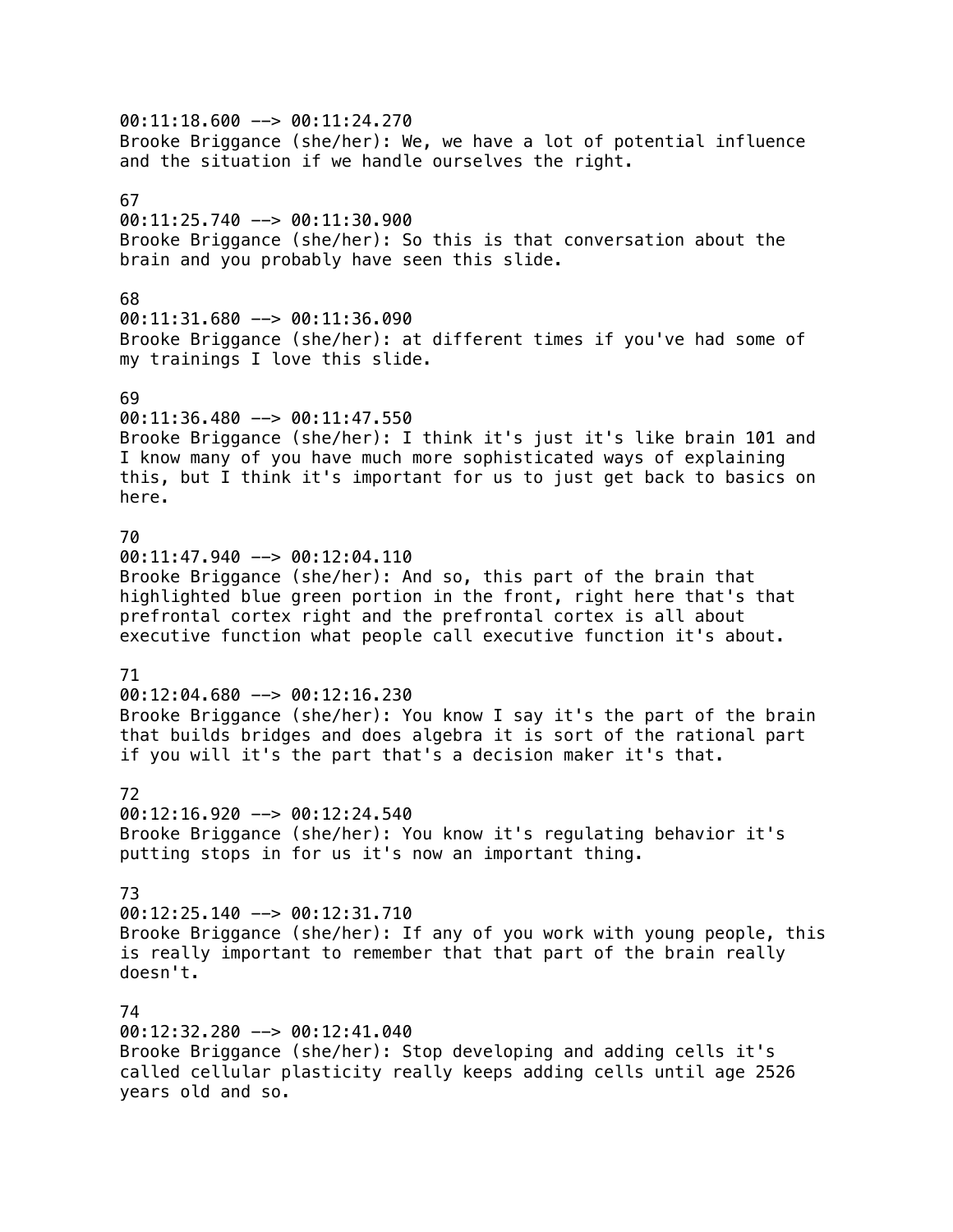# 75 00:12:41.760 --> 00:12:47.520 Brooke Briggance (she/her): It you know, sometimes people will say to me about a young person What were they thinking i'm like well yeah. 76  $00:12:48.270$  -->  $00:12:54.240$ Brooke Briggance (she/her): it's like they're still cooking in there, a little bit right so like you know we may have a different. 77 00:12:54.930 --> 00:13:06.720 Brooke Briggance (she/her): sort of lens to view young young people behavior than we might adult behavior because we know that their cellular plasticity they're literally continuing to develop and grow this part of the brain. 78 00:13:07.890 --> 00:13:20.790 Brooke Briggance (she/her): This part of the brain is the one we're going to have mad respect for right and it's what people have typically called the limbic system it's an area of the brain it includes things like the amygdala the pair aqua Dr grey which we'll talk about in a minute. 79  $00:13:21.180$  -->  $00:13:31.440$ Brooke Briggance (she/her): And this is in charge of emotion and survival, this is what you have in common with the animal kingdom and it's actually the first part of the brain to develop fatally. 80 00:13:32.010 --> 00:13:38.760 Brooke Briggance (she/her): Outside the brainstem so first comes the brainstem so we can get the heart going, and you know circulation and cetera. 81 00:13:38.970 --> 00:13:45.870 Brooke Briggance (she/her): And then comes the limbic system and it's because it's about survival and it's about emotion and I always say if you watch a baby. 82 00:13:46.110 --> 00:13:53.940 Brooke Briggance (she/her): Before they ever have language, which is the appear they have emotions right they cry and they get angry and

they laugh and.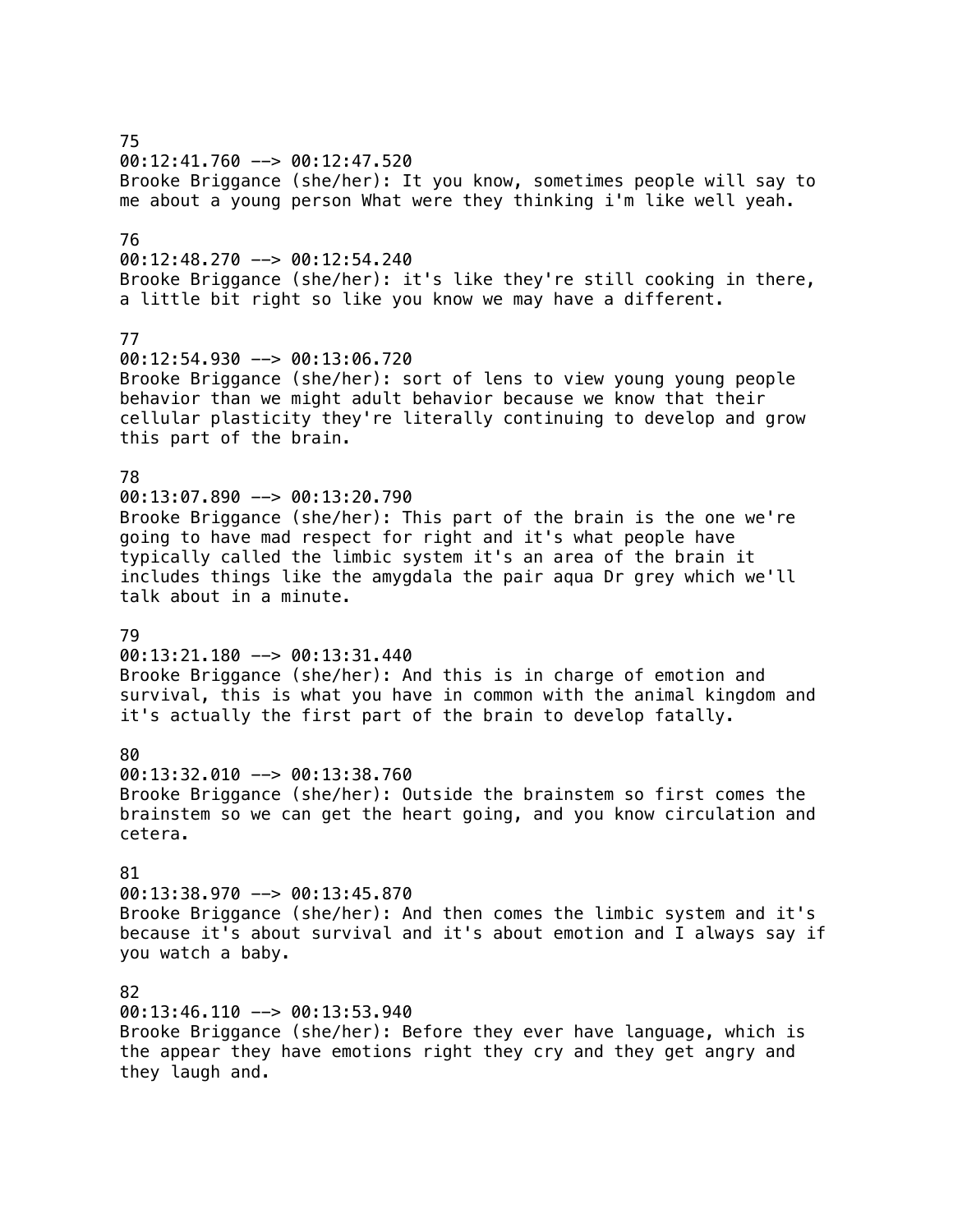83  $00:13:54.450$  -->  $00:14:04.350$ Brooke Briggance (she/her): They have survival instincts they know how to latch on they grasp your hand they're here to stay and that part of the brain is really, really powerful. 84  $00:14:04.950$  -->  $00:14:17.820$ Brooke Briggance (she/her): When we are in balance when things are going well for us, I always say it's the kind of morning, where you know your music is on the radio your hair looks cute like things are going well for you, things are in balance here. 85 00:14:18.240 --> 00:14:21.150 Brooke Briggance (she/her): And that's what the body really wants. 86 00:14:21.690 --> 00:14:27.780 Brooke Briggance (she/her): When we talk about toxic stress, we talked about the sympathetic and parasympathetic nervous system, the fact that the. 87 00:14:28.020 --> 00:14:37.290 Brooke Briggance (she/her): body will swing you into a different direction, sometimes if you've got too much activity brain doesn't like to be out of balance, and so this is a you know, a. 88 00:14:37.620 --> 00:14:49.830 Brooke Briggance (she/her): kind of functional space here when these parts of the brain are both online what we know in trauma and the stress response is that when that is activated. 89  $00:14:50.280$  -->  $00:14:58.740$ Brooke Briggance (she/her): The limbic system takes over and literally the prefrontal cortex starts to go dark it literally ceases its activity.  $90$ 00:14:59.100 --> 00:15:08.760 Brooke Briggance (she/her): And we have pet scan evidence of this, so they put people in pet scans and they activated a stress response and you see this part go dark and this part starts to light up. 91 00:15:09.750 --> 00:15:16.260 Brooke Briggance (she/her): For me, when you're thinking about this,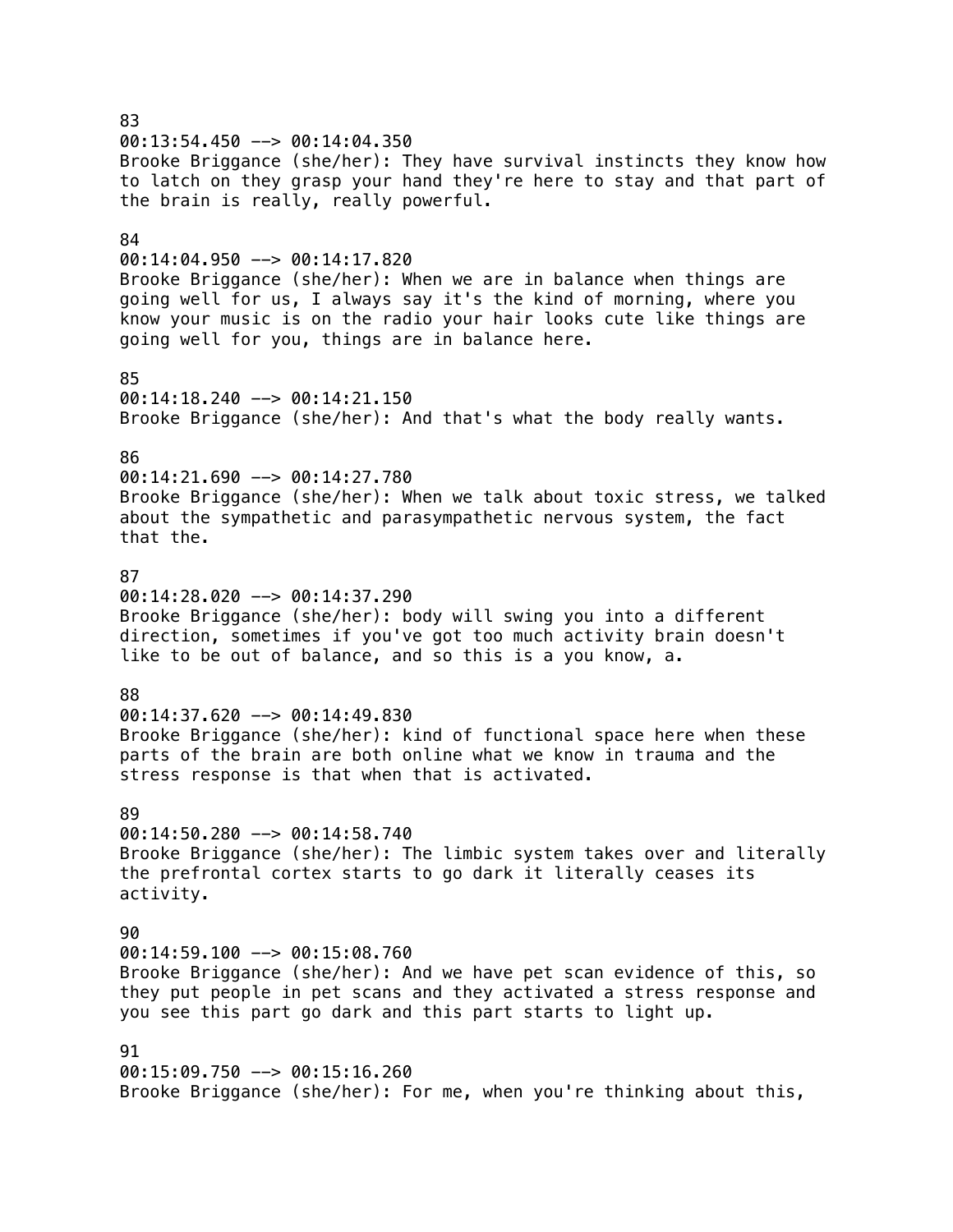this is all about really serious. 92 00:15:16.770 --> 00:15:28.320 Brooke Briggance (she/her): bodily reactions, the body is flooded with chemicals, and there is a whole set of reactions that is happening here their physiological this is when. 93 00:15:28.860 --> 00:15:32.280 Brooke Briggance (she/her): You get activated and you can feel it right like. 94  $00:15:32.760$  -->  $00:15:45.690$ Brooke Briggance (she/her): adrenaline cortisol are released and what's happening is your heart rate is going up your respiration is going up your pupils are going to dilate there's a bunch of stuff that's going to happen physiologically because why. 95  $00:15:45.990$  -->  $00:15:59.280$ Brooke Briggance (she/her): Because this part of the brain is now activated and it says, we need to survive and we're about to do anything humanly possible to make sure that happens, and so people with trauma backgrounds, maybe people. 96 00:15:59.850 --> 00:16:11.130 Brooke Briggance (she/her): who may have different types of mental health challenges, people who are just in toxic stress situations that set of circumstances, remember, if you watched are. **97** 00:16:11.940 --> 00:16:23.190 Brooke Briggance (she/her): The first in this series, we talked about the definition of trauma being an event, a series of events or set of circumstances that is activating the stress response. 98 00:16:24.000 --> 00:16:33.330 Brooke Briggance (she/her): And Aaron I see your your question here in the Q amp a about are there initiatives to provide the training to law enforcement that's. 99 00:16:33.870 --> 00:16:43.590 Brooke Briggance (she/her): First of all, yes I just trained law enforcement um recently we did mental health first aid certification,

we did de escalation and we also did.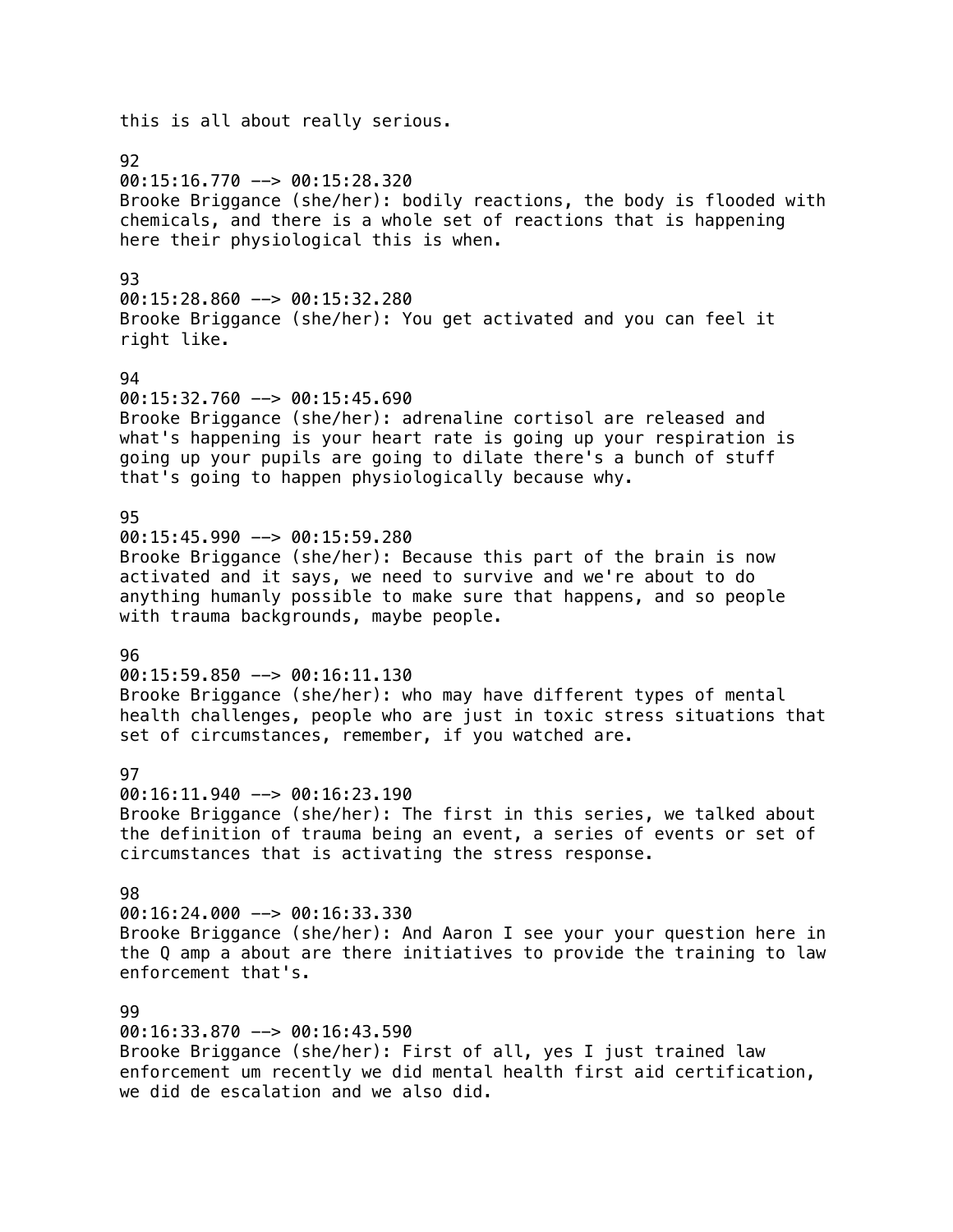100 00:16:44.070 --> 00:16:53.160 Brooke Briggance (she/her): vicarious trauma because secondary trauma can also you know sort of create sensitivity in this part and make people more reactive. 101  $00:16:53.490$  -->  $00:17:01.200$ Brooke Briggance (she/her): And so I do think that the sort of systems response here of trauma informed practice is to make sure. 102 00:17:01.440 --> 00:17:11.400 Brooke Briggance (she/her): That people all people who are interacting with other people need to know this neuro bio reality and need to be trained about de escalation. 103  $00:17:11.670$  -->  $00:17:17.280$ Brooke Briggance (she/her): Right, I would say this is equally true for the work you're all doing, but also for folks like educators. 104  $0.17:17.580$  -->  $0.17:26.460$ Brooke Briggance (she/her): Right people who might be servicing the Community in different ways park and REC people we just did a bunch of park and REC people we did de escalation skills, because. 105 00:17:26.760 --> 00:17:37.650 Brooke Briggance (she/her): All the different types of people that are interacting with Community right now, are going to be faced with this reality, a lot of people are spending lots of extra time in this limbic system. 106 00:17:38.220 --> 00:17:43.560 Brooke Briggance (she/her): But what happens there is that means that executive function has been knocked offline. 107 00:17:43.980 --> 00:17:54.480 Brooke Briggance (she/her): And that's really important that sort of process can also mean it it's really difficult for that person, maybe necessarily even to quote know what they're doing. 108 00:17:55.200 --> 00:18:04.830 Brooke Briggance (she/her): This is a can lead to sort of falling on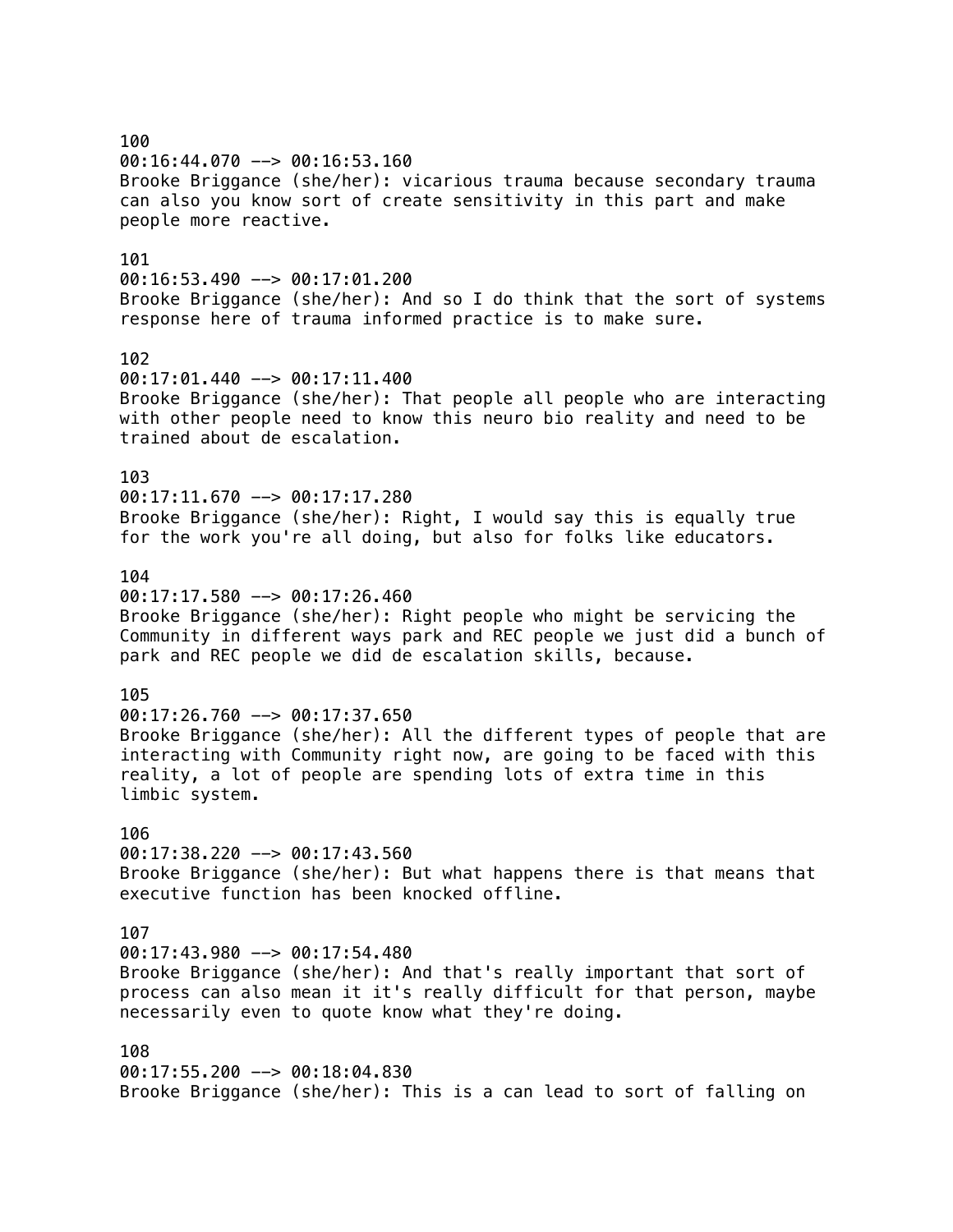that spectrum of disassociated behaviors where you're like not totally remembering, certainly in trauma that might be true. 109  $00:18:05.520$  -->  $00:18:11.310$ Brooke Briggance (she/her): But in stress response or someone get at got activated maybe they have a trauma background, maybe they don't. 110 00:18:12.240 --> 00:18:17.250 Brooke Briggance (she/her): This is, this is the part of the brain that we're going to have to deal with, so when we think about de escalation. 111 00:18:17.490 --> 00:18:24.120 Brooke Briggance (she/her): we're talking to that part of the brain we're not talking to this part and I think a lot of times people approach, a situation. 112 00:18:24.360 --> 00:18:37.830 Brooke Briggance (she/her): Where someone's been activated and they start talking to the wrong part of the brain and so de escalation about 90% of it is what do I need to do and say to calm the limbic system down, not the prefrontal cortex. 113 00:18:38.670 --> 00:18:50.100 Brooke Briggance (she/her): Right, the metaphor, that we use is you know the the rider and the horse right when you know it's it's a pretty typical metaphor, but. 114 00:18:50.790 --> 00:19:01.200 Brooke Briggance (she/her): I like it because I used to ride horses and if you've ever seen a horse that's been activated you know that they'll just do whatever they need to do. 115 00:19:01.500 --> 00:19:09.810 Brooke Briggance (she/her): When when a horse in a writer and imbalance, if you imagine that writers that prefrontal cortex and if you imagine that limbic system is the horse. 116 00:19:10.080 --> 00:19:21.090 Brooke Briggance (she/her): When we're talking about that lack of

balance, the writer has gotten knocked off and you're just dealing with the horse and if you are like me and you've seen a horse that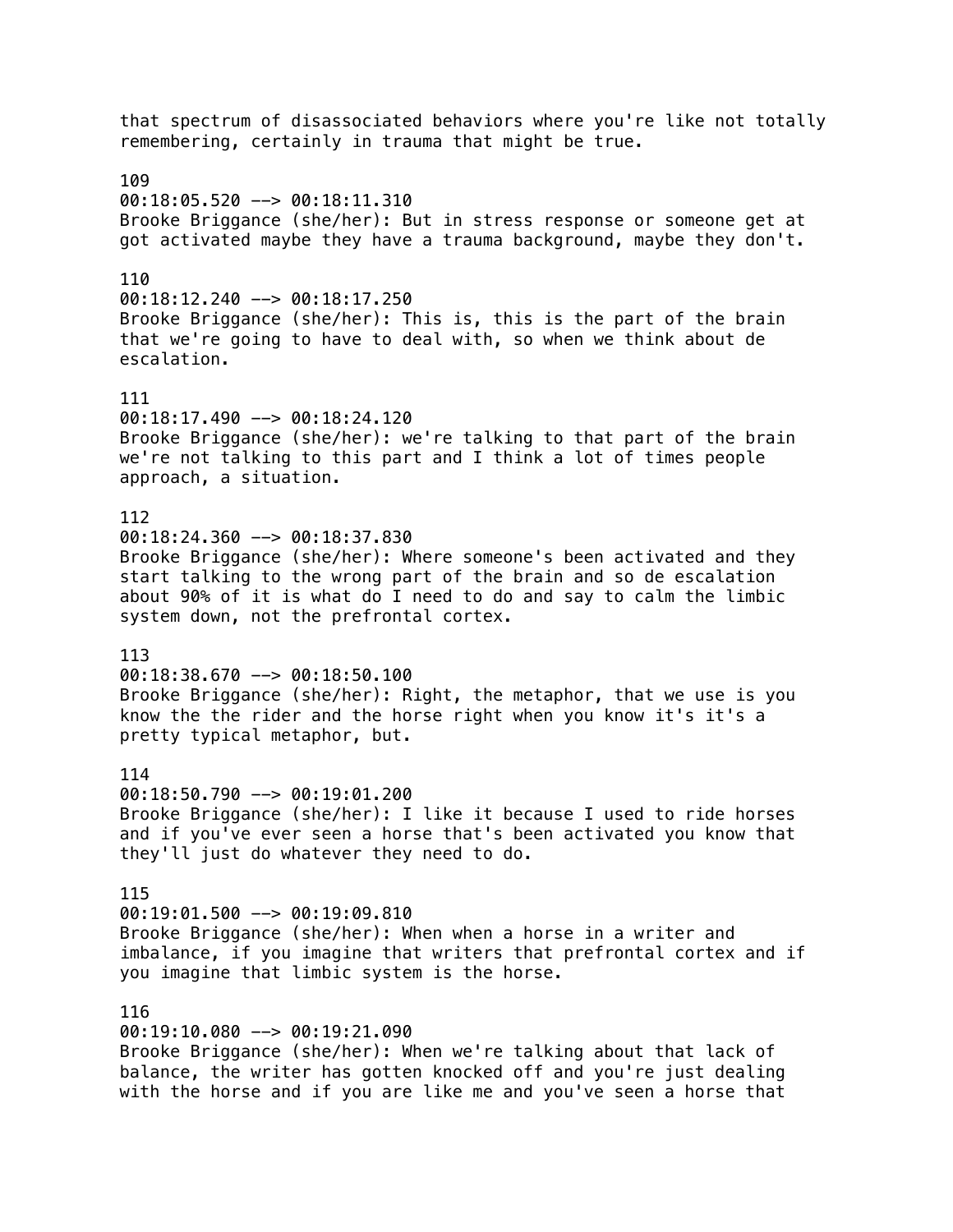has.

117 00:19:21.570 --> 00:19:30.150 Brooke Briggance (she/her): been activated and it's stress response you know they're all just energy right it's just energy i've seen a horse try to climb a tree once. 118 00:19:30.900 --> 00:19:35.460 Brooke Briggance (she/her): Because it thought that a stick was a snake and that's important. 119 00:19:36.270 --> 00:19:44.430 Brooke Briggance (she/her): Because, just like a horse the limbic system is recording things and it's taking information from all different resources. 120  $00:19:44.700$  -->  $00:19:53.250$ Brooke Briggance (she/her): And particularly if a person has a trauma background is very concerned with also the perception of threat. 121 00:19:53.580 --> 00:20:01.080 Brooke Briggance (she/her): Right it's not just the threat itself, it is the perception of the threat and that becomes really important because. 122 00:20:01.350 --> 00:20:08.400 Brooke Briggance (she/her): When we're talking to someone who's been activated We may want to say to them well but that's not really a snake it's a stick. 123 00:20:08.850 --> 00:20:17.400 Brooke Briggance (she/her): Right, but in that moment when the horse has been activated do you think that horse right there cares if that's a sticker a snake, no. 124 00:20:17.820 --> 00:20:25.170 Brooke Briggance (she/her): it's just going to be it's just energy and it's all about survival and typically there are certain behaviors that we see. 125 00:20:25.380 --> 00:20:34.500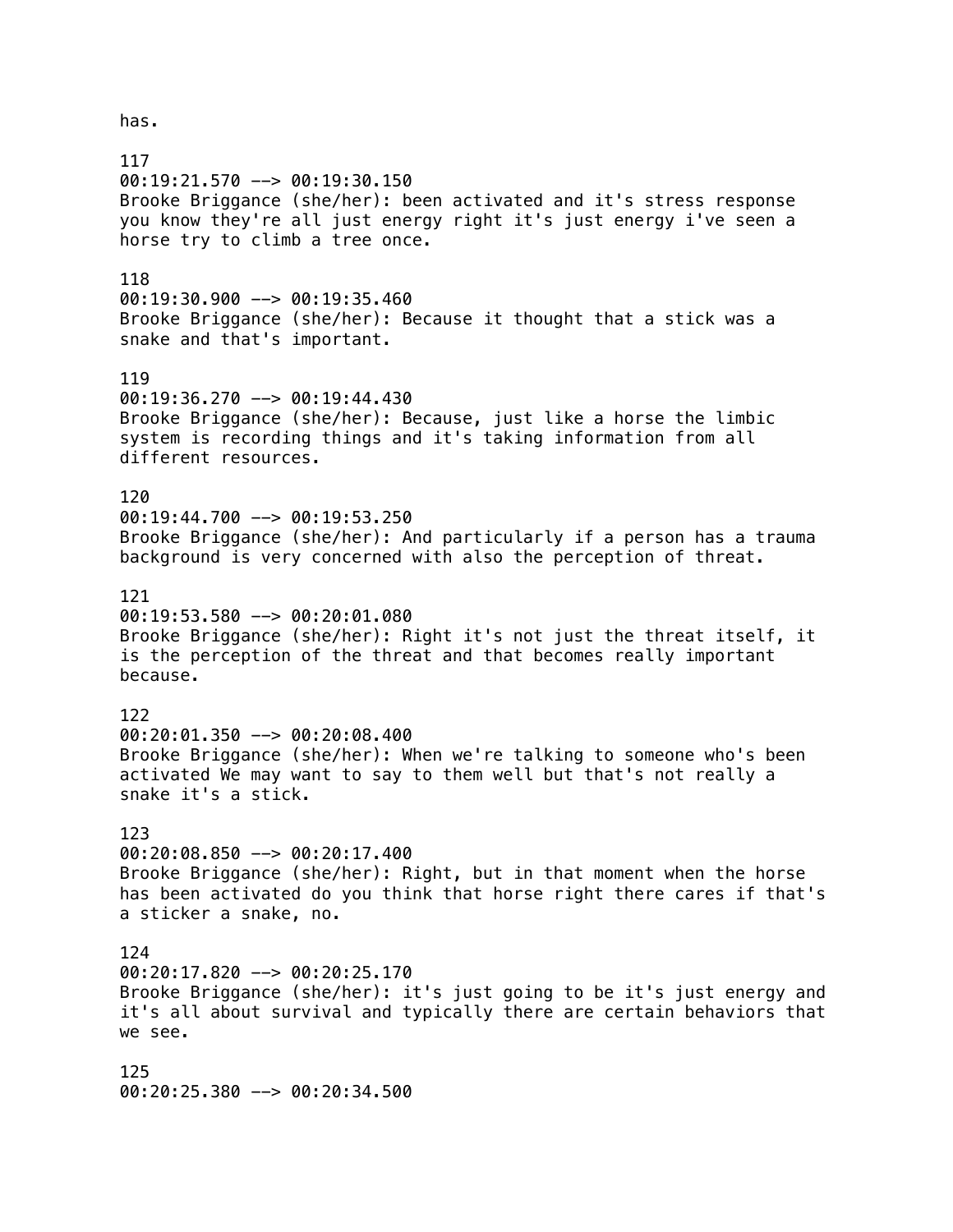Brooke Briggance (she/her): Horses right that limbic system part of the brain engaged in and for our purposes today we're mostly thinking about fight and flight and you've heard that i'm sure. 126 00:20:35.220 --> 00:20:47.520 Brooke Briggance (she/her): Where you know what is the reaction to either fight and get aggressive or to run right and that's typically what we are de escalating is one of those two situations. 127 00:20:48.720 --> 00:20:59.730 Brooke Briggance (she/her): yeah so Monica I see in the chat yeah so emotion becomes really important and you're going to see in just a minute how i'm going to say let's align with the emotion. 128 00:21:00.000 --> 00:21:08.370 Brooke Briggance (she/her): and not necessarily try to engage that prefrontal cortex yet until the situation's able to calm down like i'm not going to have. 129 00:21:08.820 --> 00:21:12.000 Brooke Briggance (she/her): A quote rational conversation with a horse in this state right. 130 00:21:12.360 --> 00:21:25.440 Brooke Briggance (she/her): Like That would be a kind of foolish and a waste of our time, because the riders way back there, and when I see mistakes and de escalation usually it's people who are coming with rider skills, but the writer is like three miles back. 131 00:21:25.770 --> 00:21:28.140 Brooke Briggance (she/her): You know and i'm like yeah but where are your horse skills. 132 00:21:28.500 --> 00:21:39.000 Brooke Briggance (she/her): Right So what we need to do is sort of shift focus a bit and think about what is what's the limbic system doing in that moment, and how do I speak to it. 133 00:21:39.240 --> 00:21:47.850 Brooke Briggance (she/her): to calm the situation down so that I have a chance to get that rider back on the horse that's really to me what de escalation is all about.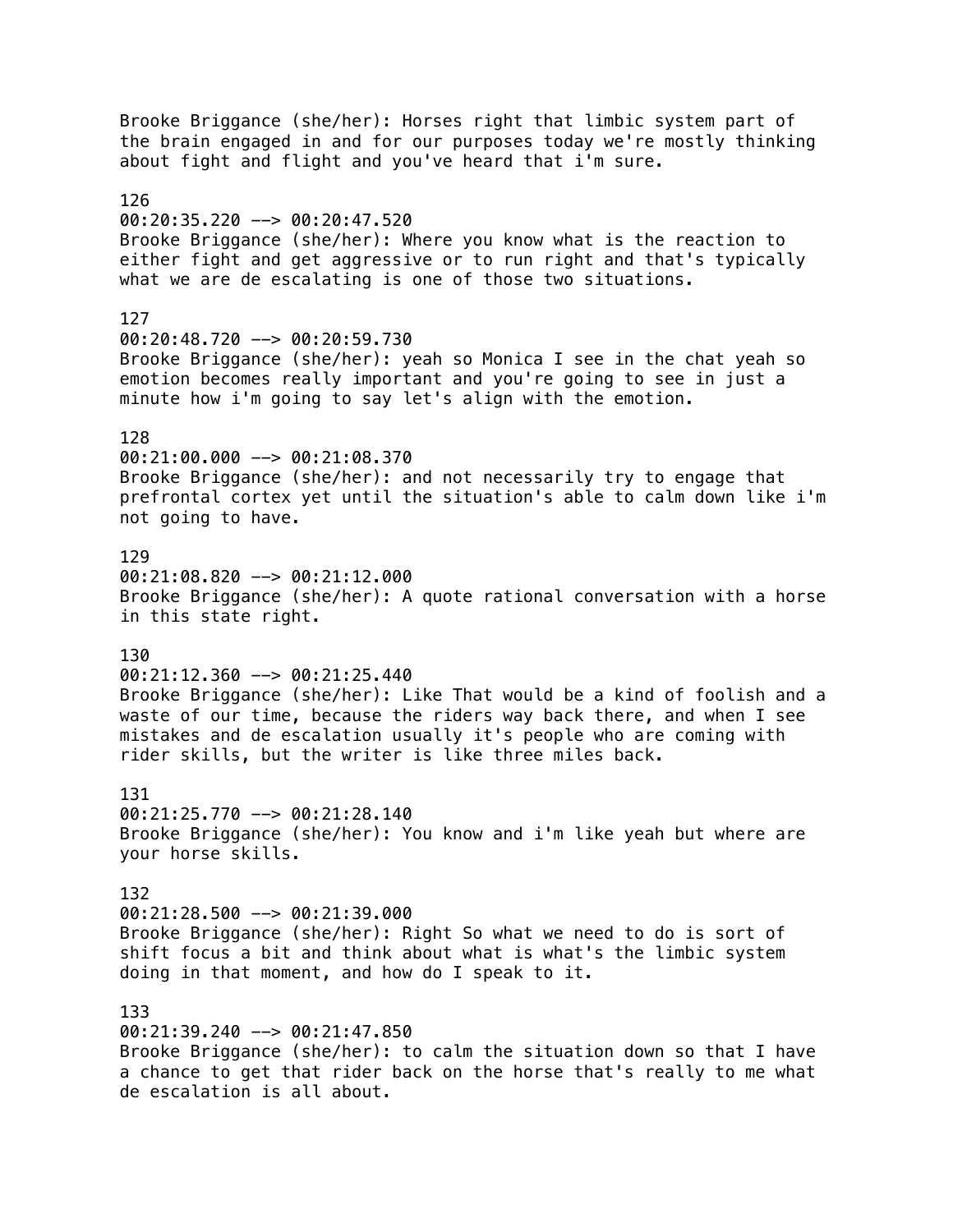134 00:21:48.840 --> 00:21:58.200 Brooke Briggance (she/her): And I see some awesome resources in the in the Q amp a thank you for that you guys, I appreciate that and yeah there has been a lot of effort, obviously. 135  $00:21:58.740$  -->  $00:22:19.680$ Brooke Briggance (she/her): To bring this type of training to all different kinds of folks including law enforcement and the group that we just did included folks from DOJ probation youth programs, we did a very large series for a pretty large group of folks who were in law enforcement at various levels. 136 00:22:21.390 --> 00:22:31.260 Brooke Briggance (she/her): One of the important things I think is sort of bringing back this conversation to the natural world right because. 137 00:22:31.590 --> 00:22:43.890 Brooke Briggance (she/her): If you know and it just helps me sort of reframe I hope it helps you but it helps me reframe my behaviors because you know we have brains that evolved. 138 00:22:44.310 --> 00:23:00.060 Brooke Briggance (she/her): To put us into safety in a time when we were still hunting and gathering right when we were living in nature, in a different way we didn't live in a condominium we didn't have smartphones there wasn't netflix. 139 00:23:00.630 --> 00:23:12.930 Brooke Briggance (she/her): There were no tick tock videos and yeah I need to have real respect for the part of me, that is still biologically connected to a different reality than the reality, I know now. 140  $00:23:13.320$  -->  $00:23:31.440$ Brooke Briggance (she/her): What I know now is tic TAC and netflix and traffic right like that's my reality today, but my brain is a brain that was designed for things like bears and Tigers and i'm in I have parts of me that are much more like these meerkats. 141 00:23:32.160 --> 00:23:44.550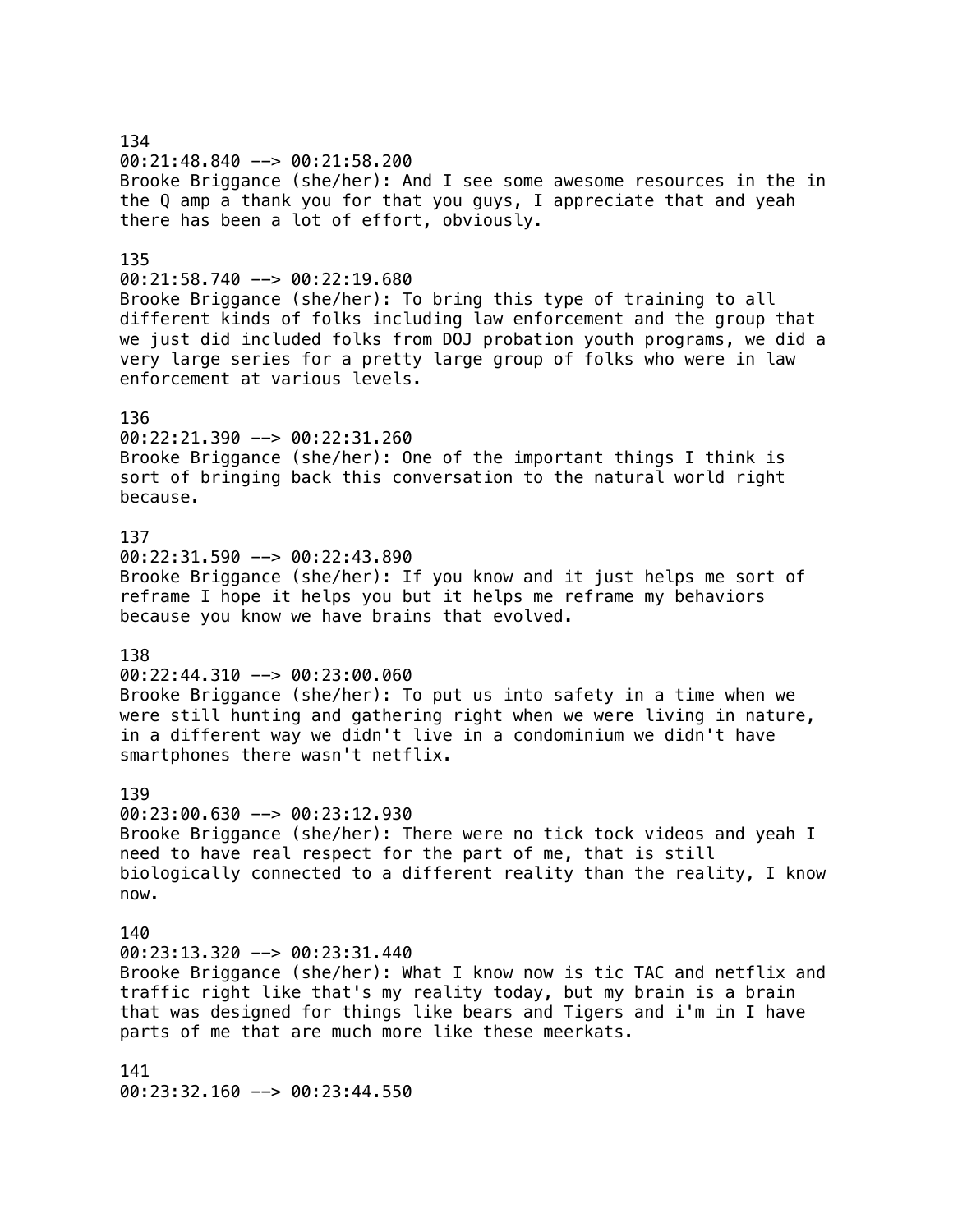Brooke Briggance (she/her): And one of the parts of me, that is like a meerkat is that pair of aqua ductile grades in the limbic system and its job is cataloguing all of the things that have come before threat before. 142 00:23:45.030 --> 00:23:56.130 Brooke Briggance (she/her): And this is how we learn it's how we know that we're in dangerous, because a catalog ahead of time, the thing that put me in danger last time it makes a lot of sense right. 143 00:23:56.430 --> 00:24:03.930 Brooke Briggance (she/her): But it sometimes again if i'm dealing with toxic stress or I have a trauma background or i'm getting activated over and over again. 144 00:24:04.290 --> 00:24:16.320 Brooke Briggance (she/her): These meerkats that are looking for the sign of that thing that happened before they get more sensitive and and they activate each other, we forget that we are wired together. 145  $00:24:16.920$  -->  $00:24:28.440$ Brooke Briggance (she/her): Right, we have mirror neurons that speak to one another, so when we are in a group and one person goes up and is activated it's automatically activating the rest of us. 146 00:24:29.040 --> 00:24:35.250 Brooke Briggance (she/her): Those mirror neurons are going to activate all of us, because we're we're hardwired to be collective. 147 00:24:35.760 --> 00:24:47.550 Brooke Briggance (she/her): We are literally designed to be in a group, like these meerkats and you've seen meerkats right on nature shows are at the zoo or something when one goes up what do they all do they all get activated right. 148  $00:24:48.120$  -->  $00:24:57.720$ Brooke Briggance (she/her): And that one that one may have been activated because it saw a shadow or maybe like the horse it saw sticking it thought it was a snake because last time. 149 00:24:57.960 --> 00:25:09.090 Brooke Briggance (she/her): There was a snake, and it thought it was a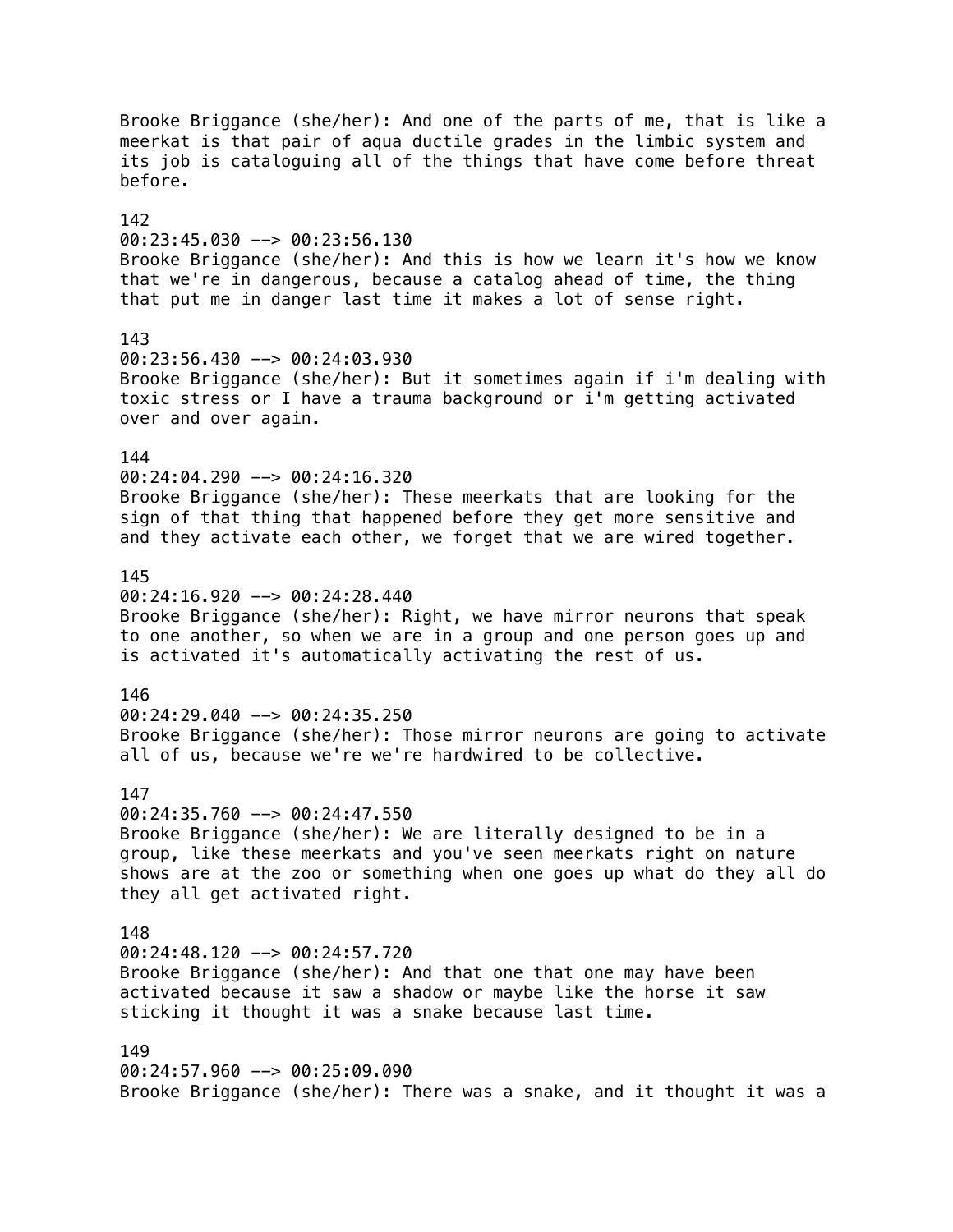stick, and you know, one of its buddies got taken away by that snake, and so that activation then sends a message to the other brains around that say. 150 00:25:09.420 --> 00:25:23.040 Brooke Briggance (she/her): Oh, my God snake, and everybody goes, what right and it's that exact sort of standing on alert and then the pair aqua ductile Gray, is that part of the brain that is like cataloguing it. 151 00:25:23.460 --> 00:25:32.190 Brooke Briggance (she/her): Right it's like okay remember last time we saw that like thing, and so the next time my limbic system sees that meerkat response. 152 00:25:32.550 --> 00:25:38.370 Brooke Briggance (she/her): And so it's important for us to know what's going on with the brain, so that when we come in. 153 00:25:38.700 --> 00:25:46.470 Brooke Briggance (she/her): With the conversation about well, what do we do when someone's been activated it all makes sense to us and we're going to remember oh yeah. 154 00:25:46.830 --> 00:25:56.130 Brooke Briggance (she/her): i'm dealing with a situation here where this limbic system is the part of this person's brain, that is not quote unquote executive function. 155 00:25:56.580 --> 00:26:10.410 Brooke Briggance (she/her): It is it has documentation of things that were a threat to it in the past is often about emotion and survival that's what it's going to do it's bodily and it often is nonverbal. 156 00:26:11.040 --> 00:26:20.790 Brooke Briggance (she/her): Right, so when I first start to talk about de escalation I gotta keep all that stuff in my mind, because my response needs to tailor to that reality. 157 00:26:22.590 --> 00:26:31.680 Brooke Briggance (she/her): So the very first thing that has to happen, then, is if we're in a group of meerkats and someone gets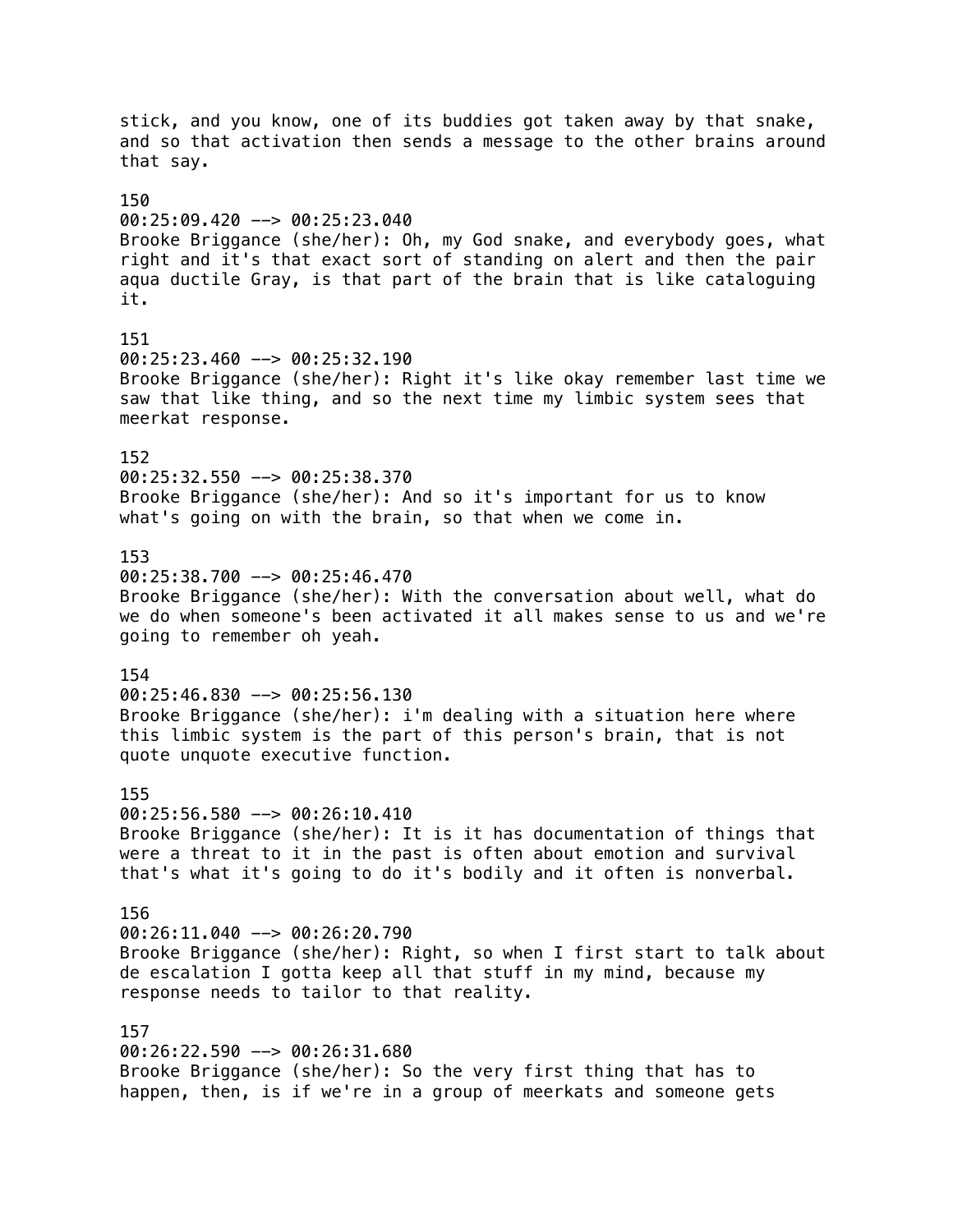activated those mirror neurons are affecting me. 158 00:26:32.010 --> 00:26:42.990 Brooke Briggance (she/her): Right, I may get activated to, and so the very first thing that that is so important in having a conversation about de escalation is us. 159 00:26:43.530 --> 00:26:53.730 Brooke Briggance (she/her): right before we ever put attention on the other person, we have to ask like how am I ready to deal with this and it's all happening very fast right the person got activated. 160 00:26:54.060 --> 00:27:02.250 Brooke Briggance (she/her): I now boom i'm activated and i've got to ask myself, one question right away, do I feel safe. 161 00:27:03.060 --> 00:27:22.200 Brooke Briggance (she/her): Because if I do not feel safe in that situation, I will not be able to be an effective D escalator so sometimes we have to ask, am I, the right person for the job right and everybody has a different threshold for that maybe some people. 162 00:27:23.250 --> 00:27:29.400 Brooke Briggance (she/her): Have a threshold, where they feel a lot of confidence, maybe they have a lot of experience, remember. 163  $00:27:29.610$  -->  $00:27:38.190$ Brooke Briggance (she/her): trauma and stress in the brain are also linked to our perception of our own ability to cope with the situation so maybe I have a lot of experience. 164 00:27:38.490 --> 00:27:46.800 Brooke Briggance (she/her): And I feel really comfortable de escalating lots and lots of situations it's not that big of a deal right, but maybe I don't. 165 00:27:47.190 --> 00:27:57.570 Brooke Briggance (she/her): Or maybe the behavior that is happening is so activating for me that I actually struggled to get myself back down to baseline.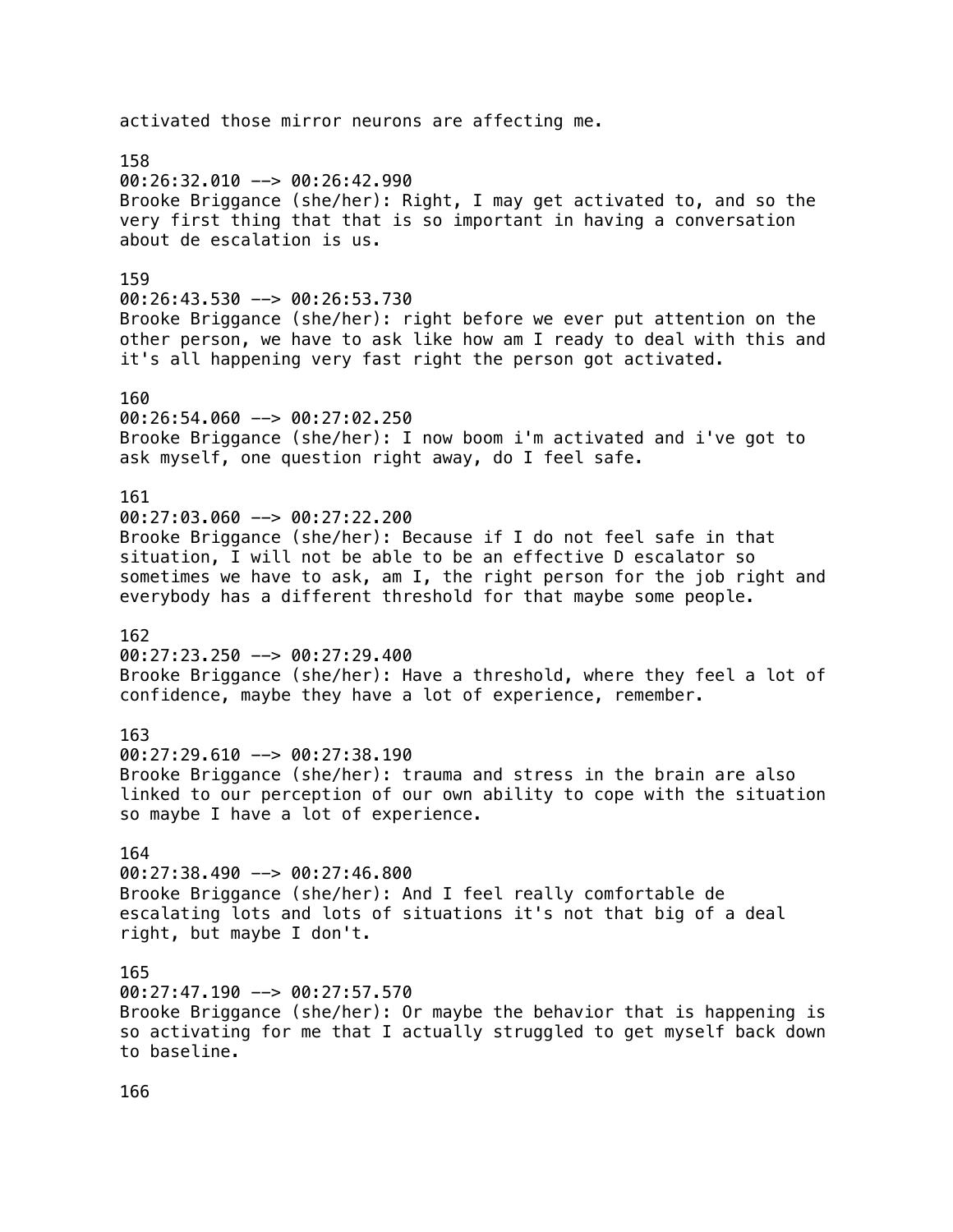00:27:58.050 --> 00:28:08.700 Brooke Briggance (she/her): or here's the secrets, many of us have our own lived experience and trauma backgrounds, which is why we're drawn to the work that we're doing. 167 00:28:09.150 --> 00:28:20.250 Brooke Briggance (she/her): And we specifically look for people when we are talking about substance use we want people with that lived experience to be part of our organizations right. 168 00:28:20.880 --> 00:28:29.520 Brooke Briggance (she/her): We want people with lived experience to be in mental and behavioral health we want folks reaching out to high need and traumatized communities. 169 00:28:29.730 --> 00:28:35.880 Brooke Briggance (she/her): Who can get it who relate, we have a lot of people working in our organizations that have that. 170 00:28:36.090 --> 00:28:48.180 Brooke Briggance (she/her): Will maybe there's a particular type of behavior that might be more activating for one person than it is for another because of their lived experience we've got to take that into consideration as well. 171 00:28:48.840 --> 00:28:58.980 Brooke Briggance (she/her): Very first question, you have to ask is, can I be effective here and remember that safety your pair aqueduct or Gray, and your limbic system your amygdala. 172  $00:28:59.310$  -->  $00:29:09.060$ Brooke Briggance (she/her): It cares about your holistic safety trauma is experienced right physically but also mental emotional and spiritual trauma is real. 173 00:29:09.300 --> 00:29:25.080 Brooke Briggance (she/her): And so, if I holistically do not feel safe, maybe this person is being verbally aggressive and I have lived experience of dealing with verbal aggression in the past that may not be an emotional safe space for me, I may need to tag out. 174

00:29:25.560 --> 00:29:37.620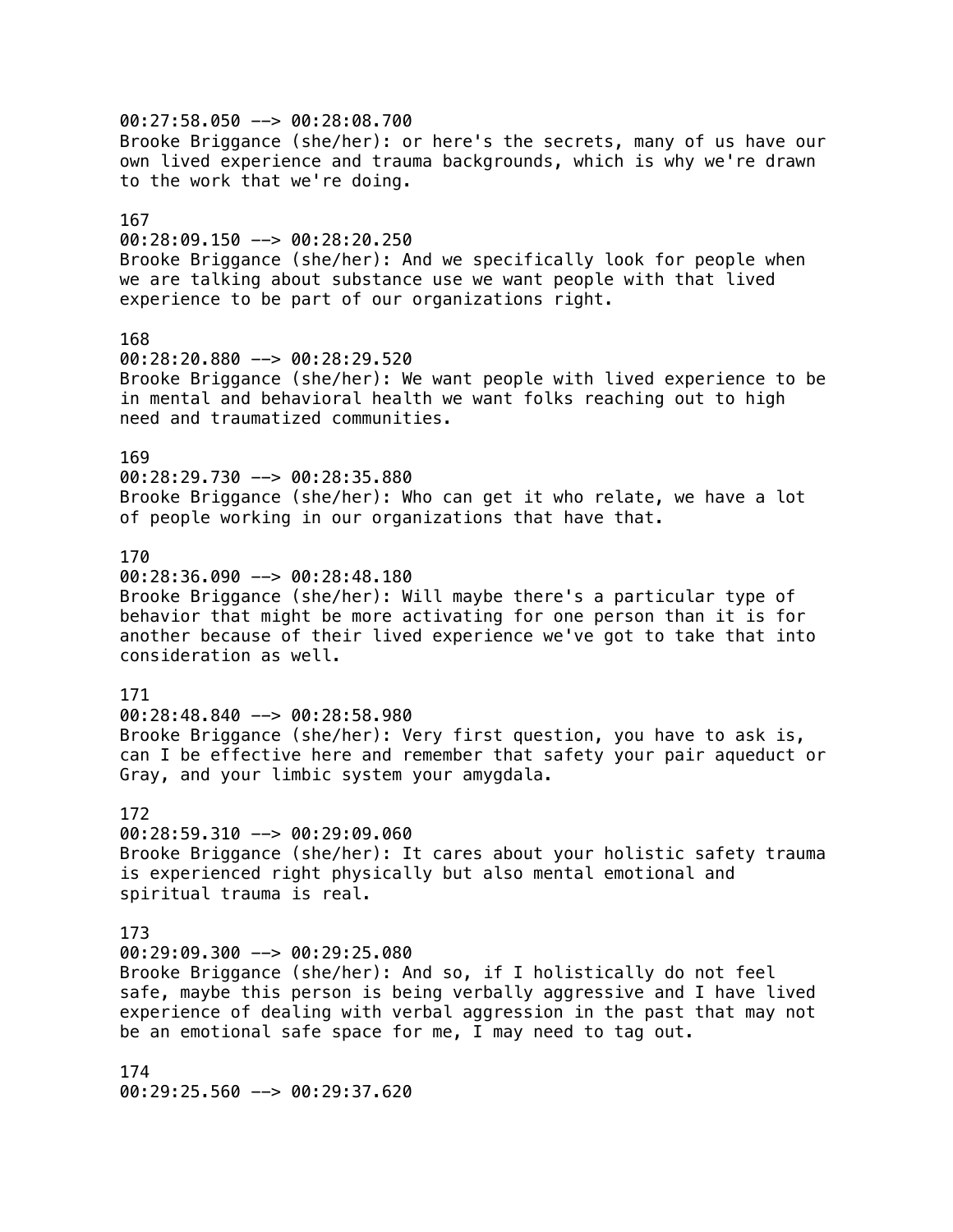Brooke Briggance (she/her): So the very first thing you have to ask yourself is, can I do this, and if you can then you can begin to employer employee your de escalation skills you're going to be thinking. 175 00:29:38.220 --> 00:29:41.310 Brooke Briggance (she/her): Right about how do I interact with this horse. 176 00:29:41.910 --> 00:29:46.890 Brooke Briggance (she/her): The first thing you have to do, then, is get your own rider back on your horse. 177 00:29:47.130 --> 00:29:59.490 Brooke Briggance (she/her): If you want to deal with the situation and manage it you've made the decision about safety you're gonna say yeah I totally can do this first thing you have to do after you do that immediate check in is calm yourself down. 178 00:30:00.420 --> 00:30:10.890 Brooke Briggance (she/her): The I I told you that I just use this in the ups store and the very first thing I did, is the situation was unfolding was I. 179 00:30:11.280 --> 00:30:18.180 Brooke Briggance (she/her): calmed myself down, I asked the question, do I feel safe here do I feel I can intervene and then I managed my breathing. 180 00:30:19.020 --> 00:30:31.380 Brooke Briggance (she/her): We know that managing your breathing is the fastest way that you can get your rider back on your horse it's activating your parasympathetic nervous system, which is kind of like your brakes. 181  $00:30:31.650$  -->  $00:30:37.170$ Brooke Briggance (she/her): If your sympathetic nervous system or the stress response is the gas, you need to put the brakes on. 182 00:30:37.380 --> 00:30:47.490 Brooke Briggance (she/her): Your breathing is a way to do that there's a nerve that goes from your diaphragm up into your brain it's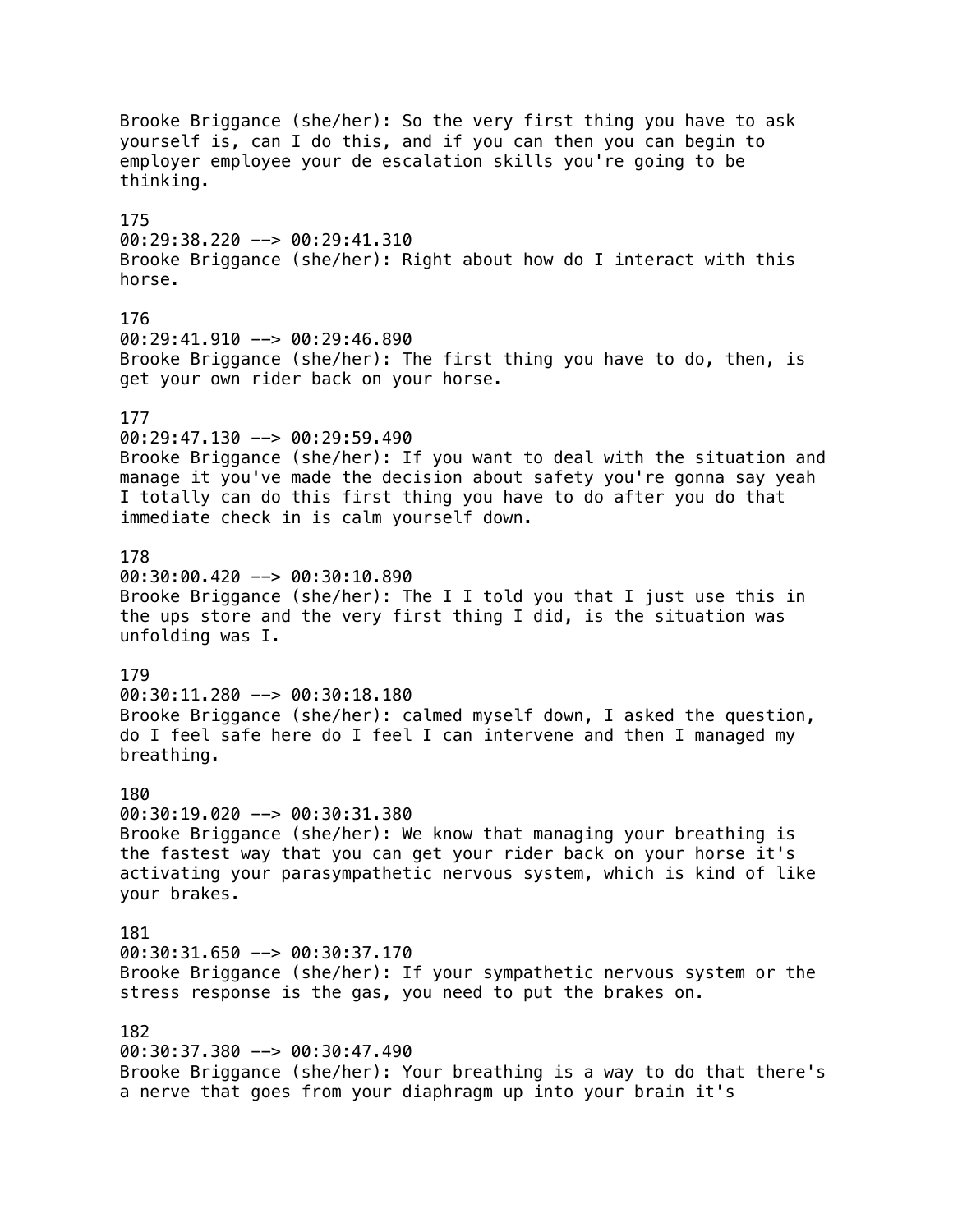literally your brain monitoring how stressed out, you are by your. 183 00:30:47.970 --> 00:30:57.390 Brooke Briggance (she/her): breathing and sort of monitoring your diaphragm like hey how's brooke doing like she just started, you know her respiration rate went way up like I think she's stressed. 184 00:30:58.830 --> 00:31:04.950 Brooke Briggance (she/her): So so managing your breathing is key, the way that we do that yep exactly kid so. 185 00:31:05.520 --> 00:31:17.040 Brooke Briggance (she/her): The frantic nerve is also right there and that's really important so that front of nerve goes up and it's monitoring remember your limbic system is not just reacting it's analyzing. 186 00:31:17.430 --> 00:31:25.980 Brooke Briggance (she/her): Right, and so one of the things it's analyzing is how fast, am I breathing because if i'm breathing super fast it's going to be like wow she seems really stressed. 187 00:31:26.250 --> 00:31:32.130 Brooke Briggance (she/her): I think that we should like like we should be on the heightened alert because brooke is breathing really fast like what's up. 188 00:31:32.550 --> 00:31:41.100 Brooke Briggance (she/her): Right and so it's really important for us to control our breathing and the way that we do that at cyprus's we always just do the 415 breathing and. 189 00:31:41.370 --> 00:31:47.880 Brooke Briggance (she/her): People have all different kinds of techniques you got to do the one that's a good fit for you, but for us it's a 415. 190 00:31:48.240 --> 00:32:00.930 Brooke Briggance (she/her): And so what that is is a breath in through your nose through a Count of four you hold for a Count of one and then out through your mouth for a Count of five and so i'll demonstrate that a minute, it looks like this.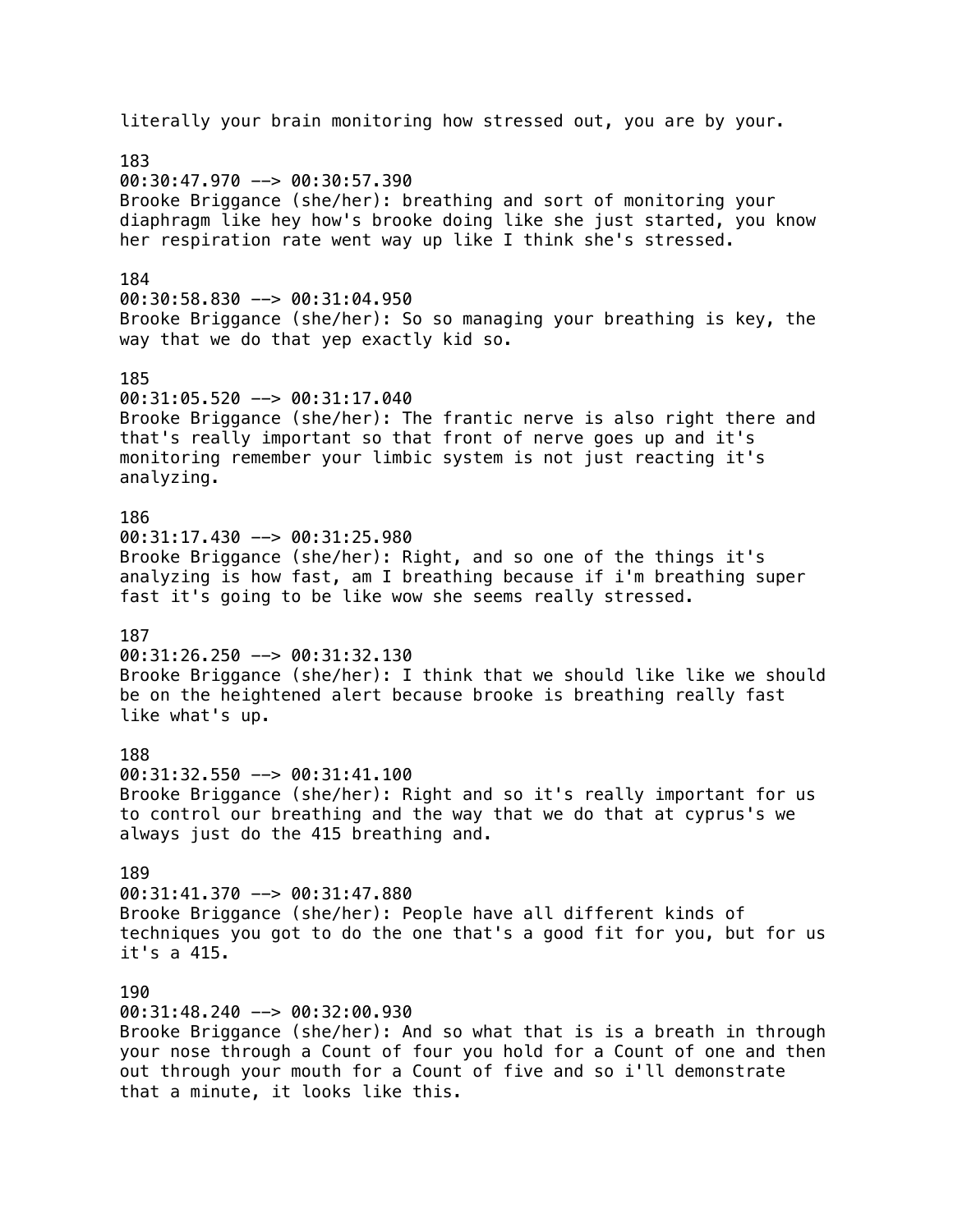# 191 00:32:12.570 --> 00:32:19.410 Brooke Briggance (she/her): And I want you to do that three times I already feel better actually already like hey all right. 192  $00:32:20.280$  -->  $00:32:34.530$ Brooke Briggance (she/her): If you do that it actually calms you down it lowers your own cortisol level, it allows you to keep your rider on the horse So the first thing we're doing we're assessing for safety my the right person for the job. 193 00:32:34.950 --> 00:32:44.550 Brooke Briggance (she/her): Yes, I think I can handle this, let me control my breathing make sure my rider stays on the horse Okay, then we can think about the other person. 194 00:32:46.800 --> 00:32:55.800 Brooke Briggance (she/her): When we think about the other person i've added in some conversation here about virtual support because we may still be supporting people virtually. 195 00:32:56.250 --> 00:33:05.100 Brooke Briggance (she/her): or sometimes we are sometimes we're not, and so I wanted to include some things that we can do, virtually as well as when we're in person, so we'll get to in person in a second. 196 00:33:05.340 --> 00:33:18.270 Brooke Briggance (she/her): But right now thinking about virtual support what are some things I have to keep in mind well, you can see that, first of all your voice is going to be so important, what happens when you get activated. 197 00:33:18.840 --> 00:33:24.870 Brooke Briggance (she/her): With your voice you start going up and up and talking even faster, and then we go in, we get louder louder louder louder. 198 00:33:25.530 --> 00:33:38.250 Brooke Briggance (she/her): Right, and that means remember we're meerkats what message is that sending to that other person's brain hey

I don't think we're okay i'm super freaked out like that.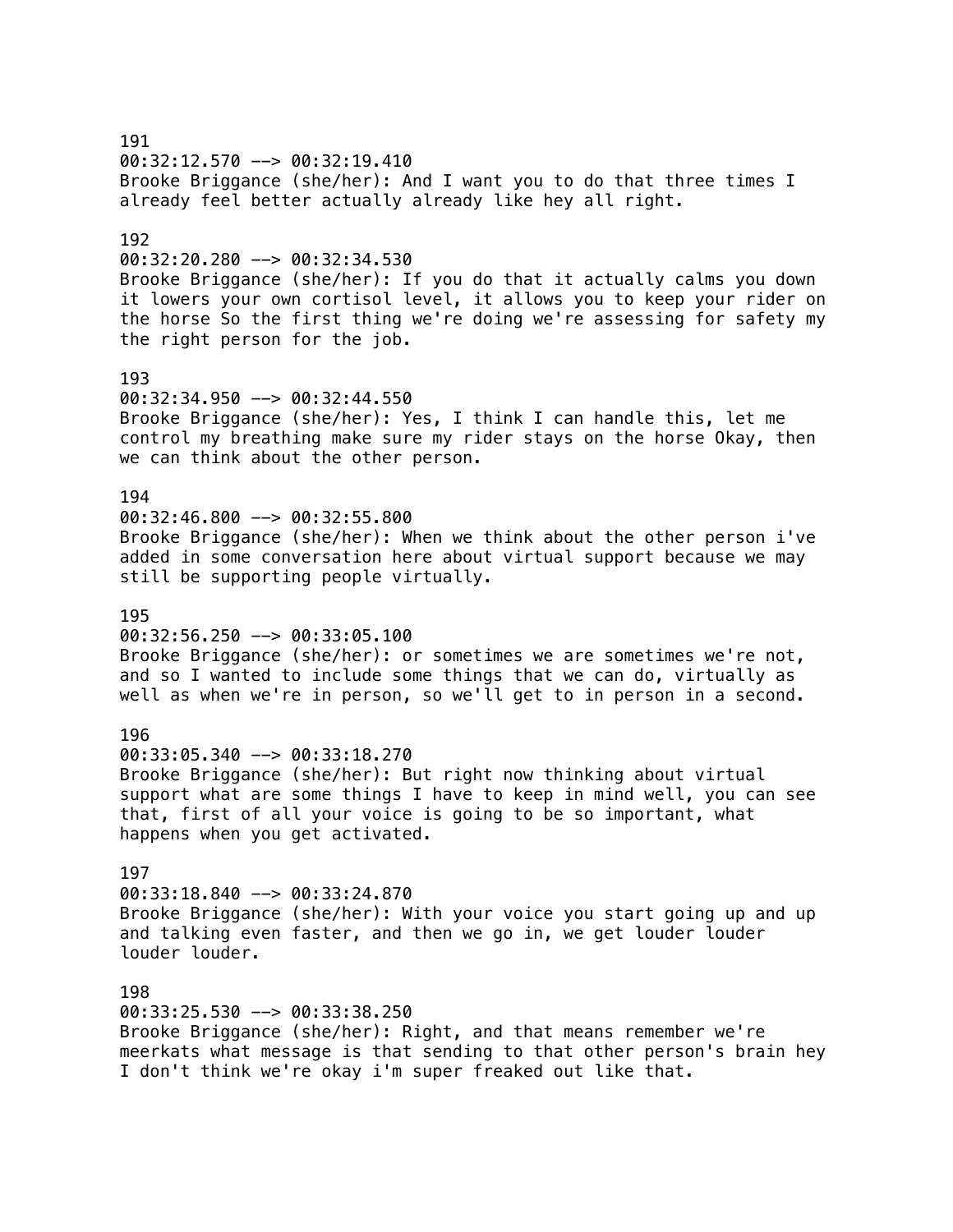199  $00:33:38.820$  -->  $00:33:48.840$ Brooke Briggance (she/her): Right and that literally is adding stress to the situation, because that person is still analyzing for data, am I safe, am I safe they've been activated. 200 00:33:49.230 --> 00:34:00.570 Brooke Briggance (she/her): Right something happened, maybe there they felt disrespected or there was a confusion or there was some kind of thing that happened and boom there, they are and oh horse. 201 00:34:00.990 --> 00:34:15.780 Brooke Briggance (she/her): Action maybe aggression, they may be moving around a lot, and all of a sudden, what i'm adding to that by speaking too fast by speaking too loudly by changing my tone and having it a go up. 202  $00:34:16.440$  -->  $00:34:24.510$ Brooke Briggance (she/her): What i'm adding as fuel to that fire i'm literally telling that other brain you're totally right, we are not Okay, you should be freaking out. 203 00:34:25.020 --> 00:34:30.300 Brooke Briggance (she/her): Right and so i've got a calm everything down the breathing will help. 204 00:34:30.660 --> 00:34:40.590 Brooke Briggance (she/her): But if you're a person who starts to you know have your tone go up if you're a fast talker I want you to practice some of this when it doesn't matter. 205 00:34:40.950 --> 00:34:50.910 Brooke Briggance (she/her): Practice when the kids are fighting at the dinner table practice when you're in line at the grocery store and annoyed like look for opportunities in your life. 206 00:34:51.270 --> 00:35:00.870 Brooke Briggance (she/her): where you can take advantage of them, so that you can practice so that, when it matters you've got the memory of it, you know what it feels like. 207 00:35:01.140 --> 00:35:10.530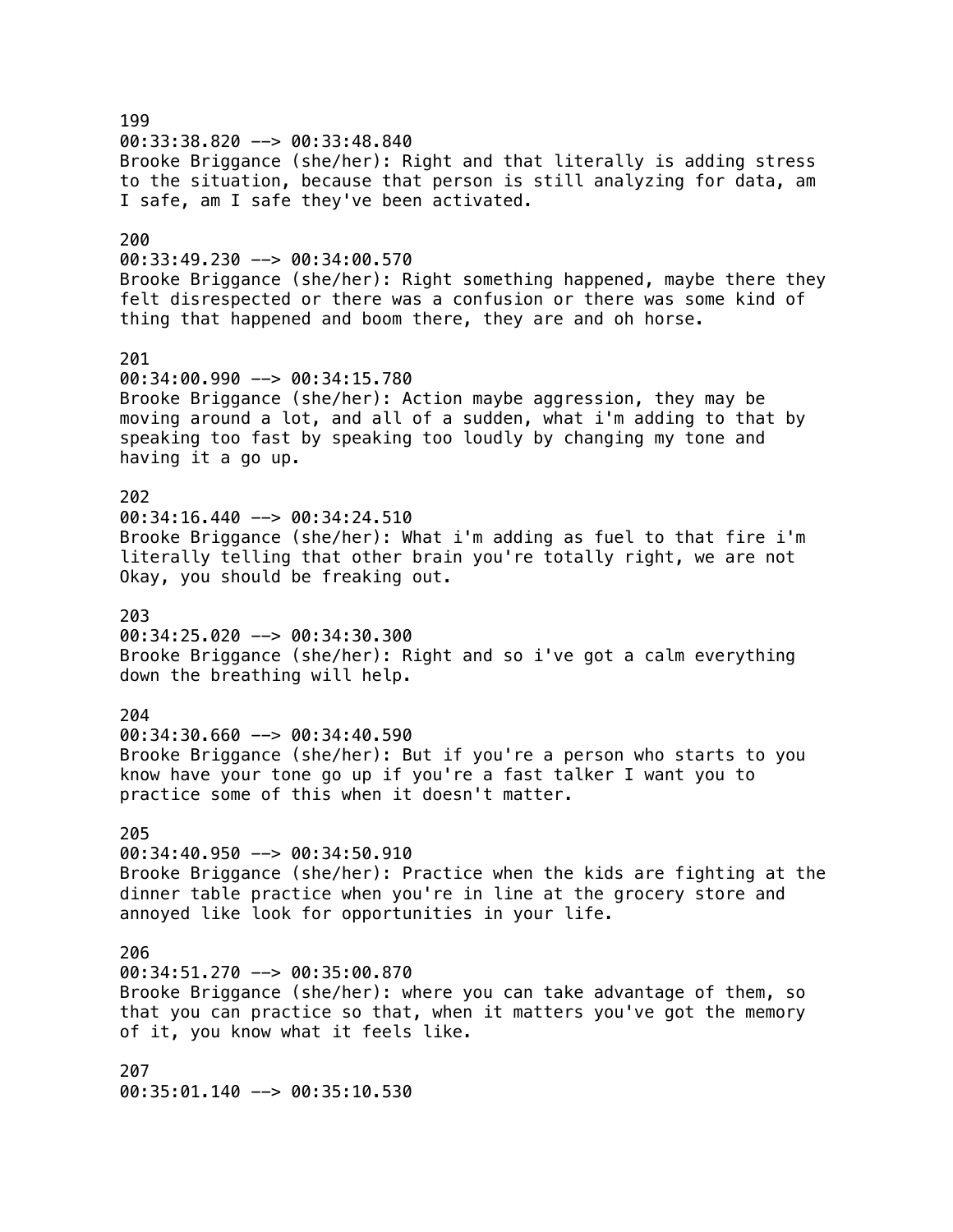Brooke Briggance (she/her): to lower your voice slow it down and use that calm tone now you don't want to be patronizing you don't want to go so far in the other edge like. 208 00:35:10.950 --> 00:35:24.780 Brooke Briggance (she/her): Oh, are you activated that's just going to set somebody up so you're right there so watch that balance but you've got to be able to like lower that calm it down and use that tone. 209 00:35:25.260 --> 00:35:32.400 Brooke Briggance (she/her): and especially don't speak, really, really fast, you want to think about fewer words The other thing is everybody starts to argue. 210 00:35:33.300 --> 00:35:42.540 Brooke Briggance (she/her): ma'am ma'am ma'am I thought ma'am I thought I said but ma'am your appointment was on Tuesday ma'am ma'am but I told you, it was on Tuesday man, but what are we doing. 211 00:35:42.930 --> 00:35:53.040 Brooke Briggance (she/her): that's a writer conversation that is not a horse conversation when we argue we're in a debate with a brain that's not prepared for debate right now. 212 00:35:53.430 --> 00:36:02.460 Brooke Briggance (she/her): And so we're going to leave that maybe there was a miscommunication maybe it wasn't a snake it's a stick, but does it really matter right now. 213 00:36:02.820 --> 00:36:18.960 Brooke Briggance (she/her): The good news is that the chemicals of the stress response take about 30 minutes to fully resolve right and be processed in the body, most people are going to start to feel better in about 10 or 15 minutes if we don't add. 214  $00:36:19.350$  -->  $00:36:25.200$ Brooke Briggance (she/her): fuel to the fire if i'm not adding escalating behaviors, this is a time limited thing. 215 00:36:25.890 --> 00:36:37.770 Brooke Briggance (she/her): Then we can have a conversation about the genesis of the reaction, then we can have a conversation about whether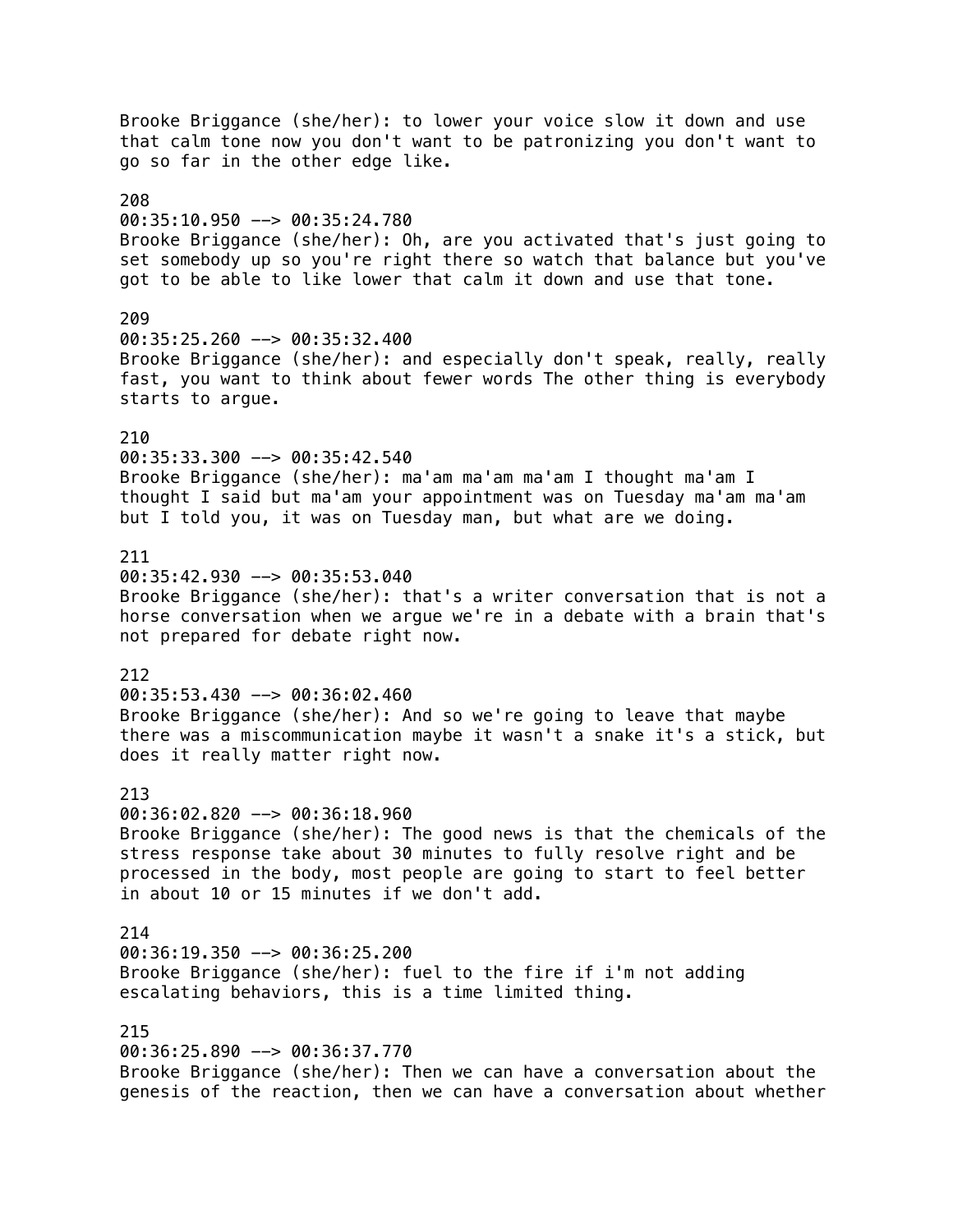or not it was something simple and it could have been avoided look that wasn't really a snake, it was a stick. 216 00:36:38.490 --> 00:36:44.970 Brooke Briggance (she/her): But right now arguing will add energy to the situation and it will make it more difficult. 217 00:36:45.390 --> 00:36:59.280 Brooke Briggance (she/her): And, as we saw in the Q amp a before we're acknowledging feelings, because that limbic system is about feelings emotions and survival right and so there's big big feelings and someone who's been activated. 218 00:37:00.240 --> 00:37:07.170 Brooke Briggance (she/her): The other thing we want to do is, we want to actively listen, so we want to make sure that we're communicating to that person. 219 00:37:07.500 --> 00:37:21.120 Brooke Briggance (she/her): implicitly and explicitly that we're listening right, this is not a time to pull out the phone or be distracted you can't multitask de escalation put all that stuff down focus on the person, let them know you are hearing them. 220 00:37:21.540 --> 00:37:28.830 Brooke Briggance (she/her): The other thing is that absolutely we are going to think about we language why. 221 00:37:29.370 --> 00:37:40.410 Brooke Briggance (she/her): Well, if i'm in a group of meerkats right and we're all on the same team right we don't want that group to appear to turn on each other right. 222 00:37:40.800 --> 00:37:54.330 Brooke Briggance (she/her): If I am arguing, if I am not aligned with you, if it's you and me, we very easily could be perceived by that brain to be on opposite sides and opposite teams and we don't want that. 223 00:37:54.540 --> 00:38:03.900 Brooke Briggance (she/her): We want to line with that brain to let it know hey i'm on your side we're together in this, and so we often will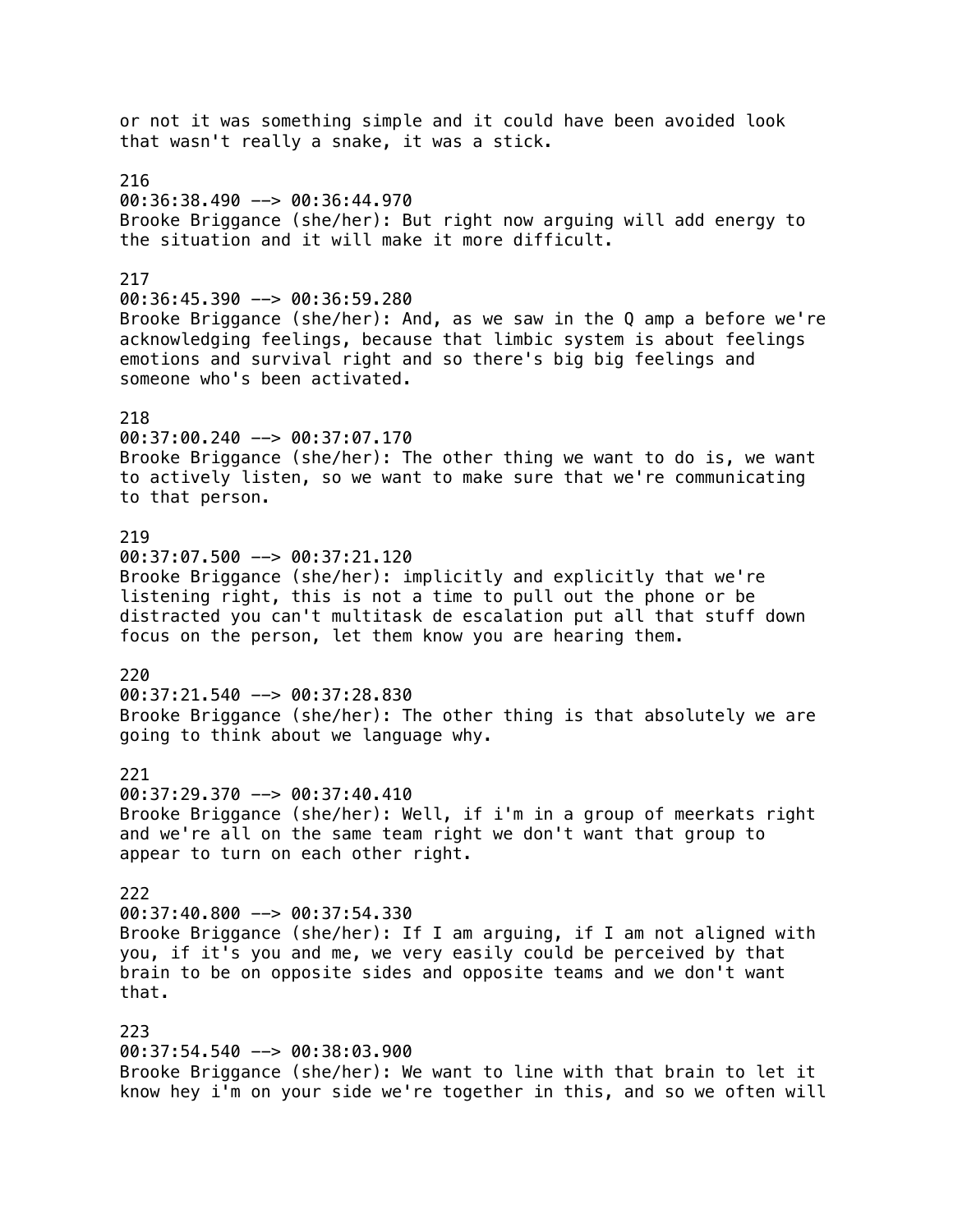224 00:38:04.200 --> 00:38:13.500 Brooke Briggance (she/her): we're going to work to find a solution we're going to find a way to manage the situation, I hear what you're saying we're going to work together right. 225 00:38:13.800 --> 00:38:24.330 Brooke Briggance (she/her): I want to start to use we language and absolutely never in the history of the world has it ever calmed anyone down to have someone say calm down. 226 00:38:25.020 --> 00:38:35.580 Brooke Briggance (she/her): I used to work in a department of neurology and we had to de escalate all the time and there was always somebody there who would be like calm down calm down calm down calm down. 227 00:38:35.970 --> 00:38:40.380 Brooke Briggance (she/her): And if you have ever had anyone try that with you, you know darn well it doesn't work. 228 00:38:41.070 --> 00:38:57.840 Brooke Briggance (she/her): So we want to avoid calm down calm down, we want to align with that person make sure that that brain knows i'm on the same team we language is a way to do that, and we really want to make sure that we are actively listening they've got our attention. 229 00:38:59.280 --> 00:39:14.010 Brooke Briggance (she/her): We also want to think about you know you don't have to agree with the person right like this isn't about you, even if they're saying it's about you it's not about you and you don't even have to necessarily agree it's really more about timing. 230 00:39:14.460 --> 00:39:19.920 Brooke Briggance (she/her): Right like you can disagree later when the writer is back there to disagree with you. 231 00:39:20.190 --> 00:39:27.600

Brooke Briggance (she/her): You can disagree later when the writer is able to engage in that conversation, but when the writer isn't present.

say.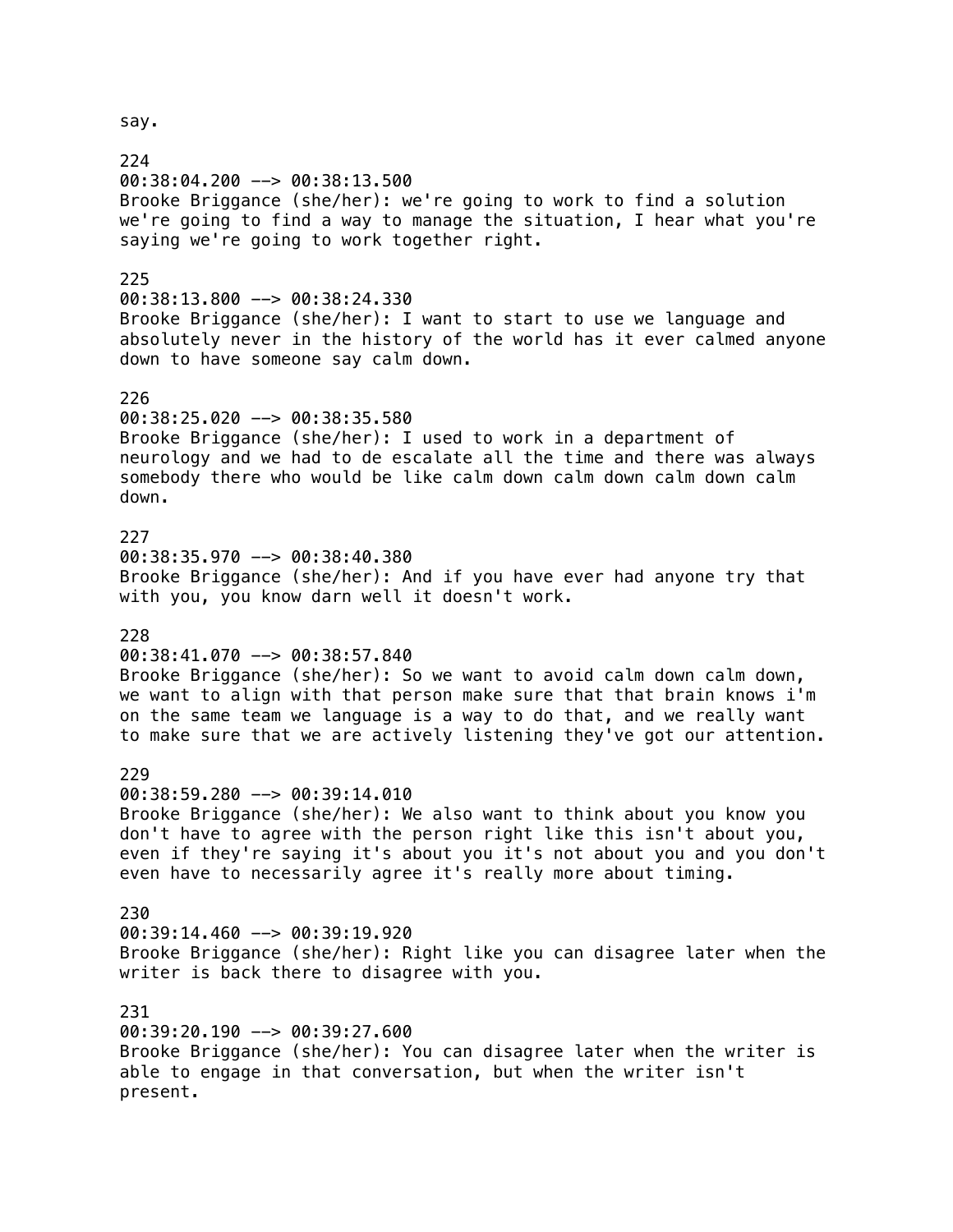232 00:39:27.870 --> 00:39:34.830 Brooke Briggance (she/her): that's not going to be a very productive conversation right, and so you may have feelings, you need to process with this person. 233 00:39:35.070 --> 00:39:46.710 Brooke Briggance (she/her): You may have a point that you need to make all of that is legitimate, it really is just about timing so de escalation in a lot of ways is about is about delayed gratification. 234 00:39:47.010 --> 00:40:02.730 Brooke Briggance (she/her): In in a situation right, I need to delay the point I want to make so that I can work and make my point to an integrated and balanced brain, as opposed to a brain right now that is experiencing dysregulation. 235 00:40:03.180 --> 00:40:17.550 Brooke Briggance (she/her): Right that's not even it's not only not going to get me what I want, which is clarity in the situation but it's also not really going to be supportive of that person, so I want to wait until that brains co regulated, and then we can have the conversation. 236 00:40:19.950 --> 00:40:30.690 Brooke Briggance (she/her): Now, in person, remember meerkats right there are so many different kinds of messages that we send to someone with our body. 237 00:40:30.990 --> 00:40:39.420 Brooke Briggance (she/her): That the meerkats are going to respond to in a really different way right because they're going to see that as a threat. 238 00:40:39.870 --> 00:40:48.540 Brooke Briggance (she/her): And so, moving if we move around a lot that's going to be perceived as a threat, why what happens in nature. 239 00:40:49.110 --> 00:40:56.820

Brooke Briggance (she/her): What is the lion do around the meerkats it walks around Okay, what does a shark do it goes around.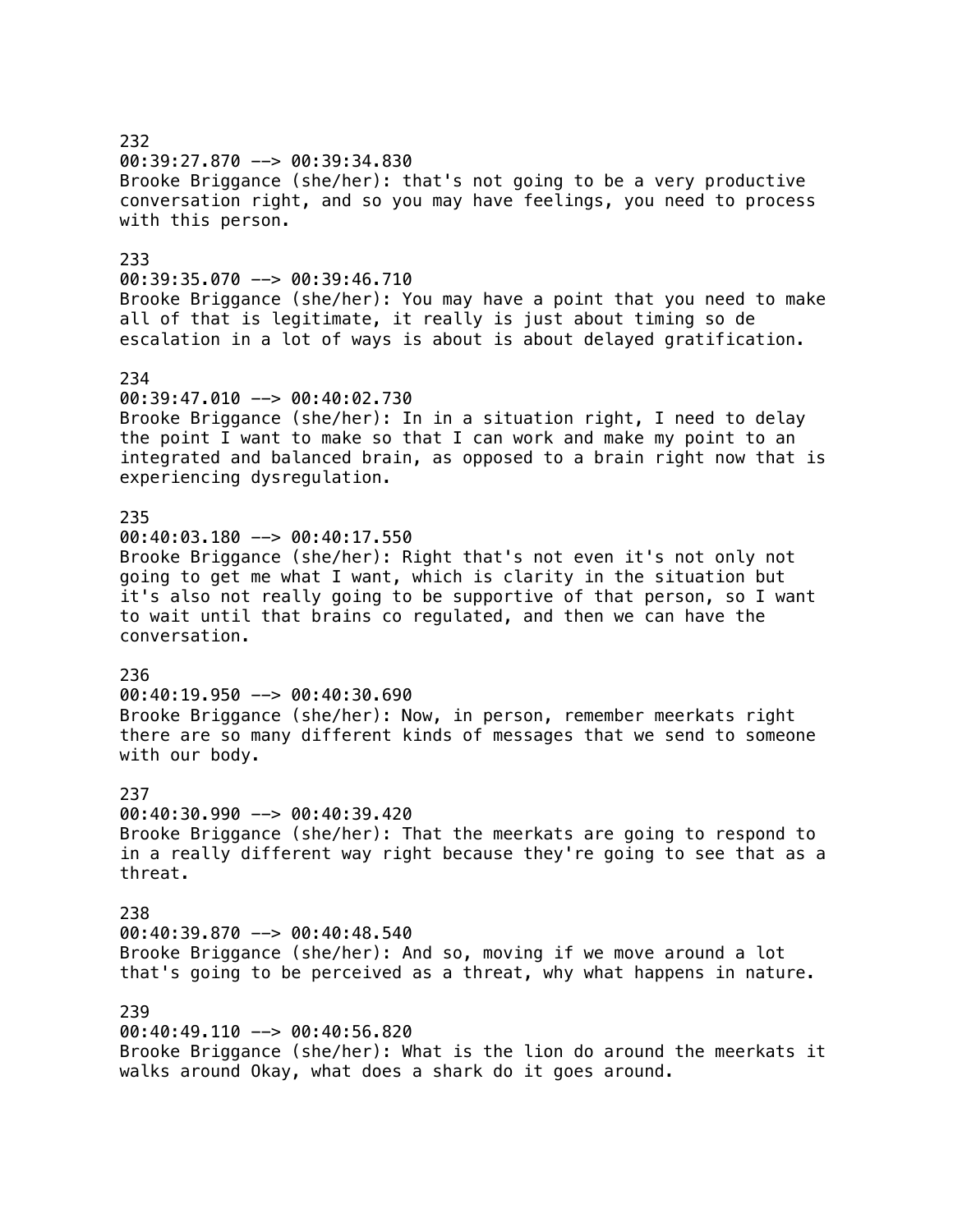240  $00:40:57.510$  -->  $00:41:07.830$ Brooke Briggance (she/her): right we don't want to be part of that we don't want to be moving in a situation i'm adding energy to a situation where i'm trying to lower the energy level that's not good. 241  $00:41:08.550$  -->  $00:41:13.560$ Brooke Briggance (she/her): We also there are so many different types of things with hands. 242 00:41:14.370 --> 00:41:23.610 Brooke Briggance (she/her): hands being visible, especially if someone has a trauma background right if my hands aren't visible maybe I stuffed them in my pocket or they're behind my back. 243 00:41:23.940 --> 00:41:36.720 Brooke Briggance (she/her): That way, what does that brain going to be saying right if i'm all about survival and I am all about making sure that I know whether or not i'm safe in this situation, I want to see your hands.  $744$ 00:41:37.050 --> 00:41:45.450 Brooke Briggance (she/her): Right, one of the i've got on here think about the nervous habits that you, you have as an individual and again, you should practice this when it doesn't matter. 245 00:41:45.810 --> 00:41:53.820 Brooke Briggance (she/her): But one of the things that is true, for me, is, I have three sons right, so I spent. 246  $00:41:54.540$  -->  $00:42:03.630$ Brooke Briggance (she/her): A whole lot of years with my hands on my hips like how many times have I told you not to do that to your brother or like how many times have I said. 247  $00:42:03.870$  -->  $00:42:21.090$ Brooke Briggance (she/her): let go of the cat you know or whatever it was in that given moment right, I always had my hands on my hips and I find that now, when i'm in a situation where I might feel like a little overwhelmed or I feel like I have to take control. 248 00:42:22.050 --> 00:42:27.690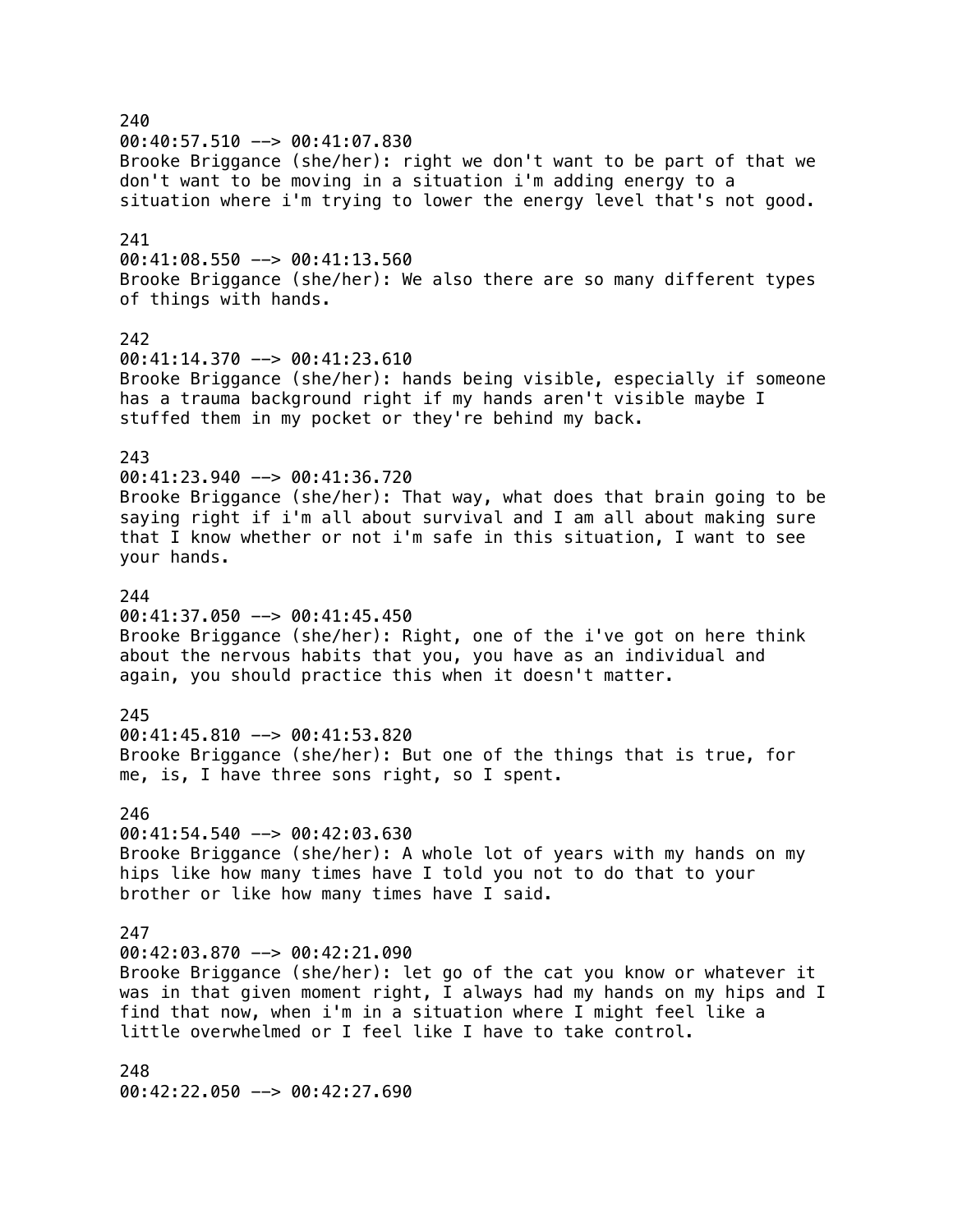Brooke Briggance (she/her): Where all my fixers out there, where you feel like you're going to fix the situation i'm one of those. 249 00:42:28.500 --> 00:42:35.490 Brooke Briggance (she/her): And so I kind of go in there and sometimes I put my hands on my hips right, but what is the hands on the hips convey. 250 00:42:36.390 --> 00:42:51.330 Brooke Briggance (she/her): Right authority right i'm not on your side you're about to get in trouble, like all of that kind of stuff oh Rebecca you're recovering fixer well I maybe you should email me later and tell me how you did it because. 251 00:42:52.380 --> 00:42:57.300 Brooke Briggance (she/her): i'm still working on that um but the reality is like you've had to think about those things. 252 00:42:57.810 --> 00:43:08.160 Brooke Briggance (she/her): Some people, maybe your leg starts to tap and bounce right maybe some people click things they start to get agitated in there click click clicking or maybe. 253 00:43:08.610 --> 00:43:22.380 Brooke Briggance (she/her): Somebody some peak times people pace that's a really typical one sometimes people sway right it's all of these different kind of coping strategies that we have and sometimes they're not even very aware of them. 254 00:43:22.950 --> 00:43:32.670 Brooke Briggance (she/her): Sometimes we're not even like really tuned into the fact like oh i'm swaying right so mindfulness is part of this as well, you have to get used to. 255 00:43:32.910 --> 00:43:46.380 Brooke Briggance (she/her): feeling yourself, and how does your body really you know sort of react to stress yeah Kimberly exactly the swain right that we have from God I I still do that you hand me anything I start to do this way. 256 00:43:46.830 --> 00:43:55.650 Brooke Briggance (she/her): Okay, and and that's like that's a good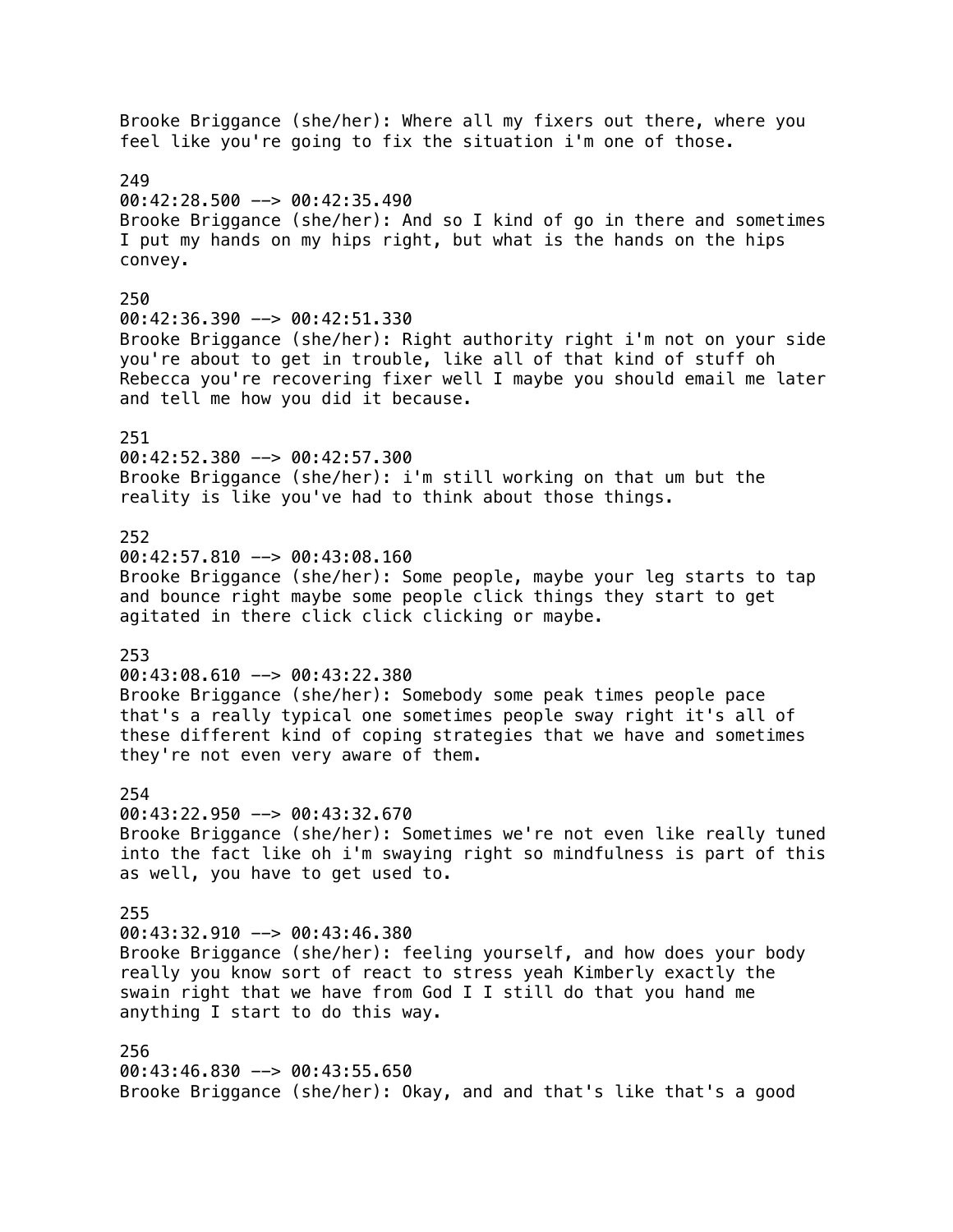thing, sometimes, but not if i'm in this kind of situation right, I want to be thinking about all of those things I have but. 257 00:43:55.860 --> 00:44:05.610 Brooke Briggance (she/her): It might be really, really hard for me to do that if i'm not practicing mindfulness when it doesn't matter because I need to look for those signs in my own body. 258 00:44:05.880 --> 00:44:10.860 Brooke Briggance (she/her): When we're managing stress we're just managing it right like we're just trying to get by. 259 00:44:11.220 --> 00:44:21.690 Brooke Briggance (she/her): And we don't often pay attention to how that shows up for us in the body, and we do need to be aware of that, if we are de escalating situations on a regular basis. 260  $00:44:21.930$  -->  $00:44:32.550$ Brooke Briggance (she/her): We have to think about where our hands, we have to think about do we move around a lot, and we need to think about things like tone of voice all of that stuff really matters and the other thing. 261 00:44:33.150 --> 00:44:37.380 Brooke Briggance (she/her): That I think is so important for the love of pete don't touch anybody. 262 00:44:37.890 --> 00:44:46.350 Brooke Briggance (she/her): I mean everybody where my huggers out there, you know y'all go in for the hug, this is not the time to go into the hug. 263  $00:44:46.650$  -->  $00:44:56.100$ Brooke Briggance (she/her): you're likely to get popped in the nose if someone super activated and like at let's imagine, maybe they also have a substance on board, we are not hugging people right now. 264 00:44:56.340 --> 00:45:04.830 Brooke Briggance (she/her): that there are people that go in for that we may be because that's a calming thing for them that that if that person has a trauma background.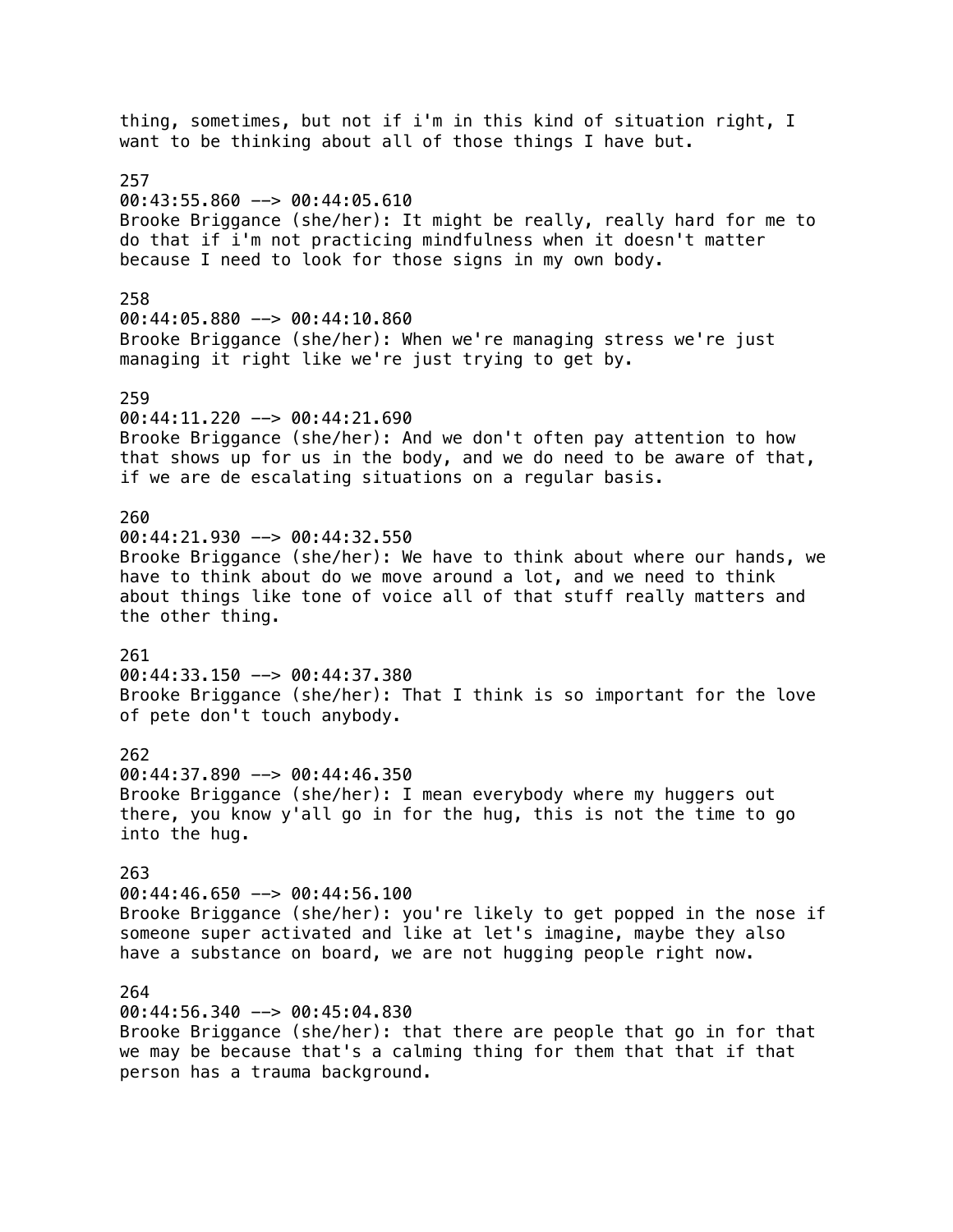265  $00:45:05.160$  -->  $00:45:12.090$ Brooke Briggance (she/her): If fight is the reaction of the brain and remember it can change it might have been flight, but now it goes to fight. 266 00:45:12.480 --> 00:45:21.240 Brooke Briggance (she/her): We are not touching anyone, we can touch someone later right with permission, we could say wow That was really stressful for both of us. 267 00:45:21.900 --> 00:45:36.540 Brooke Briggance (she/her): Would it be okay, if I put my hand on your arm, but you don't want to touch anyone when they're in this very heightened state, we want to make sure that we can de escalate and co regulate that situation and then physical touch would be safe and. 268 00:45:37.110 --> 00:45:55.980 Brooke Briggance (she/her): Absolutely super important The other thing is make sure that you're thinking about your body in in proximity right you've got to be thinking, are you a big person, are you a little person, are you standing over somebody How does that communicate power, how does it communicate. 269 00:45:57.180 --> 00:46:08.790 Brooke Briggance (she/her): You know if that that person is safe or not safe and how, how do you make sure that you're doing that appropriately for me, I always like to find a place that feels safe to sit down. 270 00:46:09.690 --> 00:46:16.260 Brooke Briggance (she/her): Just because I think that that kind of helps like hey remember brain i'm not a threat to you i'm over here. 271 00:46:16.530 --> 00:46:23.340 Brooke Briggance (she/her): i'm not you know going to like jump out i'm not blocking any exits i'm not doing anything like that i'm just over here. 272 00:46:23.670 --> 00:46:33.540 Brooke Briggance (she/her): sitting down isn't always possible and that's fine, but you do have to think about then your body and its

placement in the room, are you blocking an exit.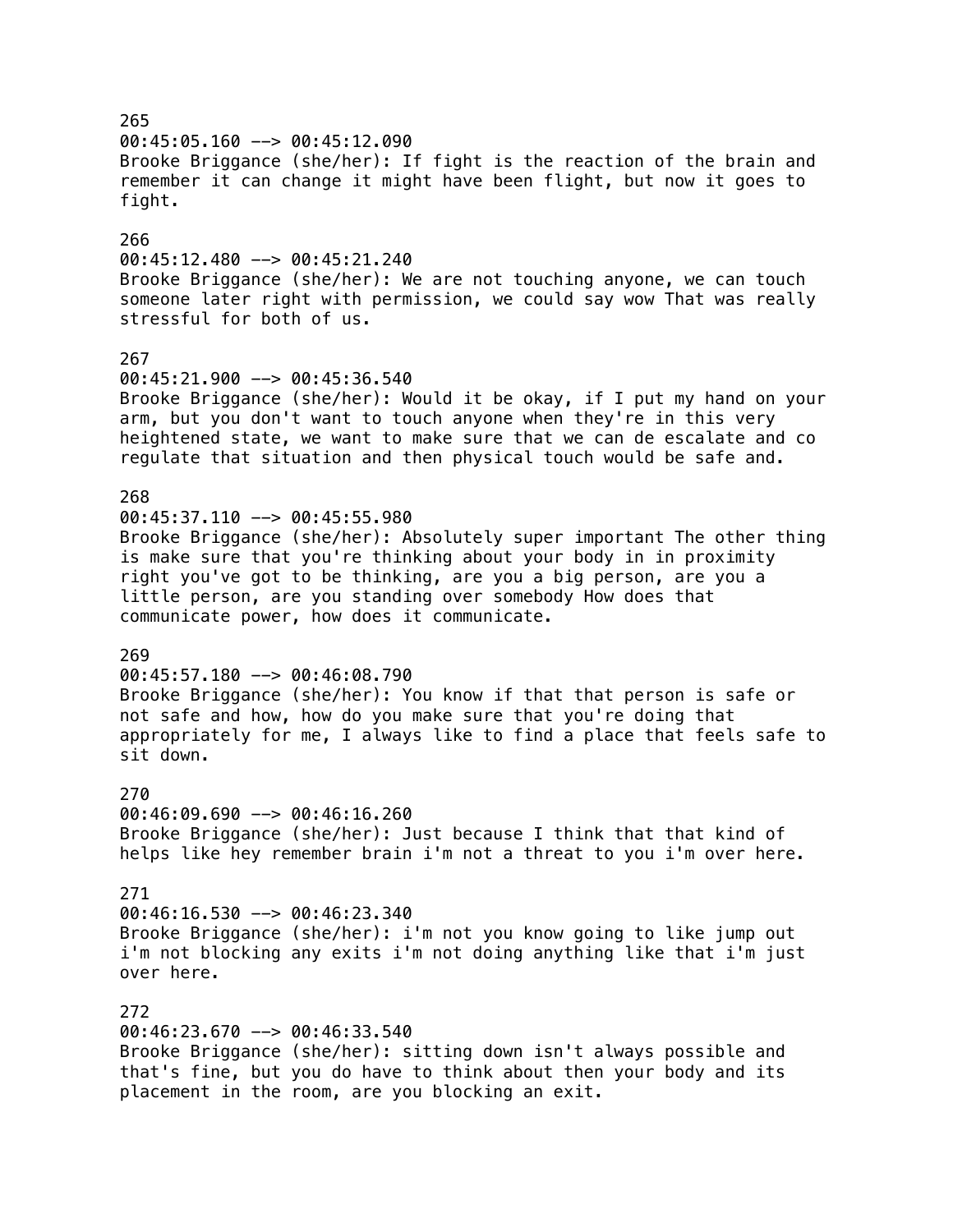# 273 00:46:33.870 --> 00:46:45.720 Brooke Briggance (she/her): Are you towering over that person The other thing to think of is face to face might be too confrontational so I sort of turned myself a little bit to the side, maybe just even like a slight. 274 00:46:46.470 --> 00:46:56.040 Brooke Briggance (she/her): angle it doesn't have to be like 90 degrees, but you do have to sort of tell yourself a little bit because again you're just sort of saying look i'm not a threat to you. 275 00:46:56.280 --> 00:47:05.490 Brooke Briggance (she/her): This can be a very often be read again, particularly with people with trauma backgrounds, as an activator we want to try to get rid of those as much as possible. 276  $00:47:06.390$  -->  $00:47:13.110$ Brooke Briggance (she/her): And then the last thing i'll say is watch your face if you've been in my trainings before you know i'm always telling you fix your face. 277  $00:47:13.440$  -->  $00:47:23.580$ Brooke Briggance (she/her): fix your face people, because all of your judgment is in your face, you might be saying the right thing and if you're like this, or your eyebrows are up or you're like. 278 00:47:24.060 --> 00:47:29.190 Brooke Briggance (she/her): You know, whatever little faces you make everybody knows you're judging me right now. 279 00:47:29.580 --> 00:47:35.070 Brooke Briggance (she/her): And that's going to escalate the situation, so you want to again practice your face, making sure. 280  $00:47:35.340$  -->  $00:47:44.160$ Brooke Briggance (she/her): Not that it has no, you know movement on it at all for someone like me who's super facially expressive like I couldn't do that if you tried. 281 00:47:44.460 --> 00:47:50.910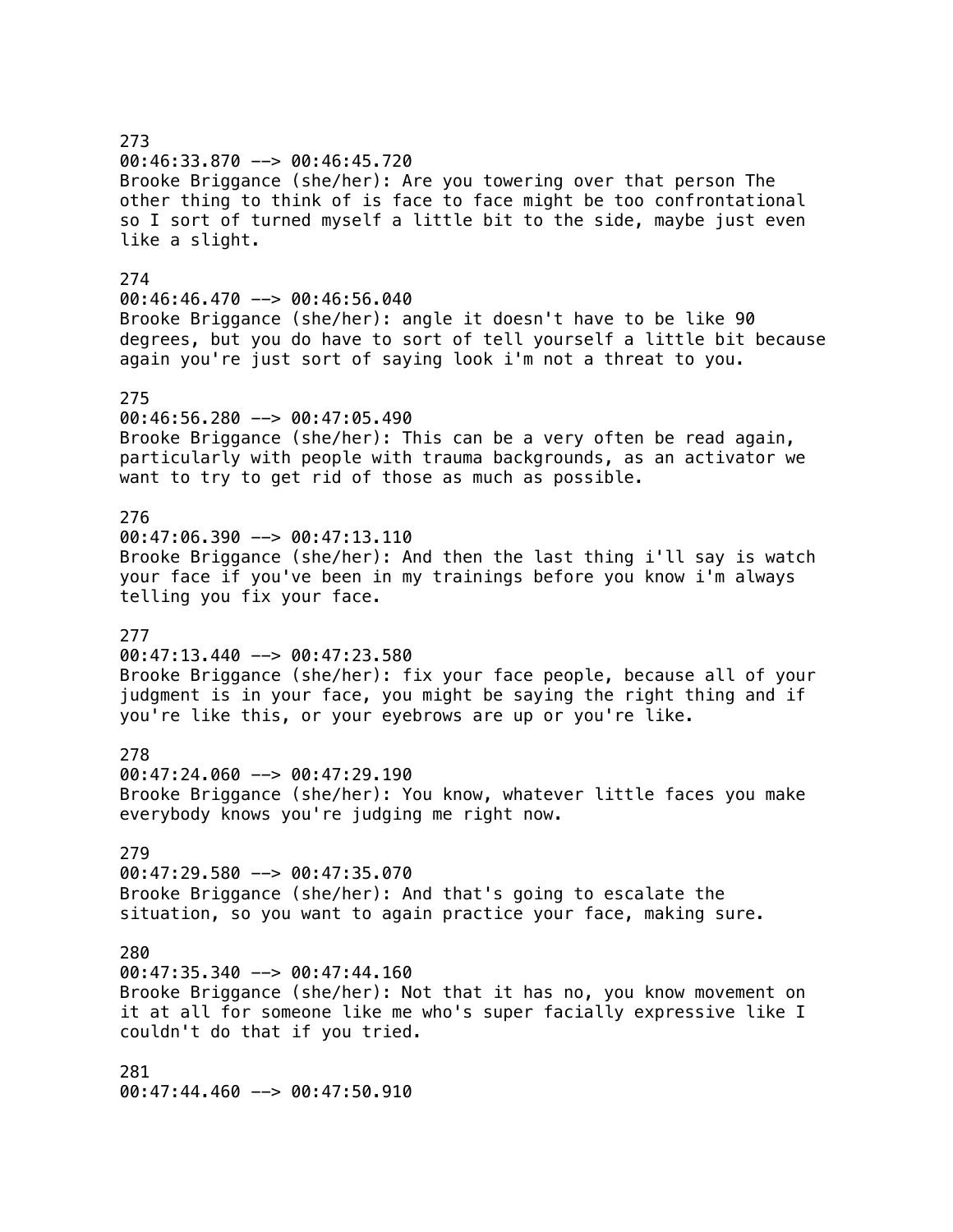Brooke Briggance (she/her): But I do know that there are certain movements in my face that are going to convey themselves as judgment. 282 00:47:51.090 --> 00:47:59.700 Brooke Briggance (she/her): And i've got to really watch out for those right for me it's always the scrunched up part right here like if i'm looking like that I might be deep in thought or I might be. 283 00:47:59.940 --> 00:48:11.310 Brooke Briggance (she/her): You know thinking something like really you know i'm trying to manage the situation, but if I scrunch like this it makes it seem like i'm upset or angry with the person I always have to try to relax my forehead. 284 00:48:11.610 --> 00:48:15.390 Brooke Briggance (she/her): that's one of the things that you might want to consider is practicing. 285 00:48:16.050 --> 00:48:30.360 Brooke Briggance (she/her): And I totally see you crystal yes, making wearing masks is super challenging that's Why make sure that you're practicing eyes and always eyebrow expression right like what happens appear really does matter and so. 286 00:48:31.080 --> 00:48:44.130 Brooke Briggance (she/her): You know, you want to make sure that you're practicing even maybe practicing with your mask on to look at how do you react to stressful situations it right up here, but I agree with you it's been tricky with masks. 287  $00:48:45.780$  -->  $00:48:52.410$ Brooke Briggance (she/her): So then, if you're going to communicate we're now we're going to start to use words, our team always talks about the three c's. 288 00:48:53.010 --> 00:48:57.840 Brooke Briggance (she/her): I want to communicate caring consistency and curiosity and there's a couple reasons for these. 289 00:48:58.530 --> 00:49:04.530 Brooke Briggance (she/her): Caring certainly obvious that seems obvious right, I really care about the situation and I care about what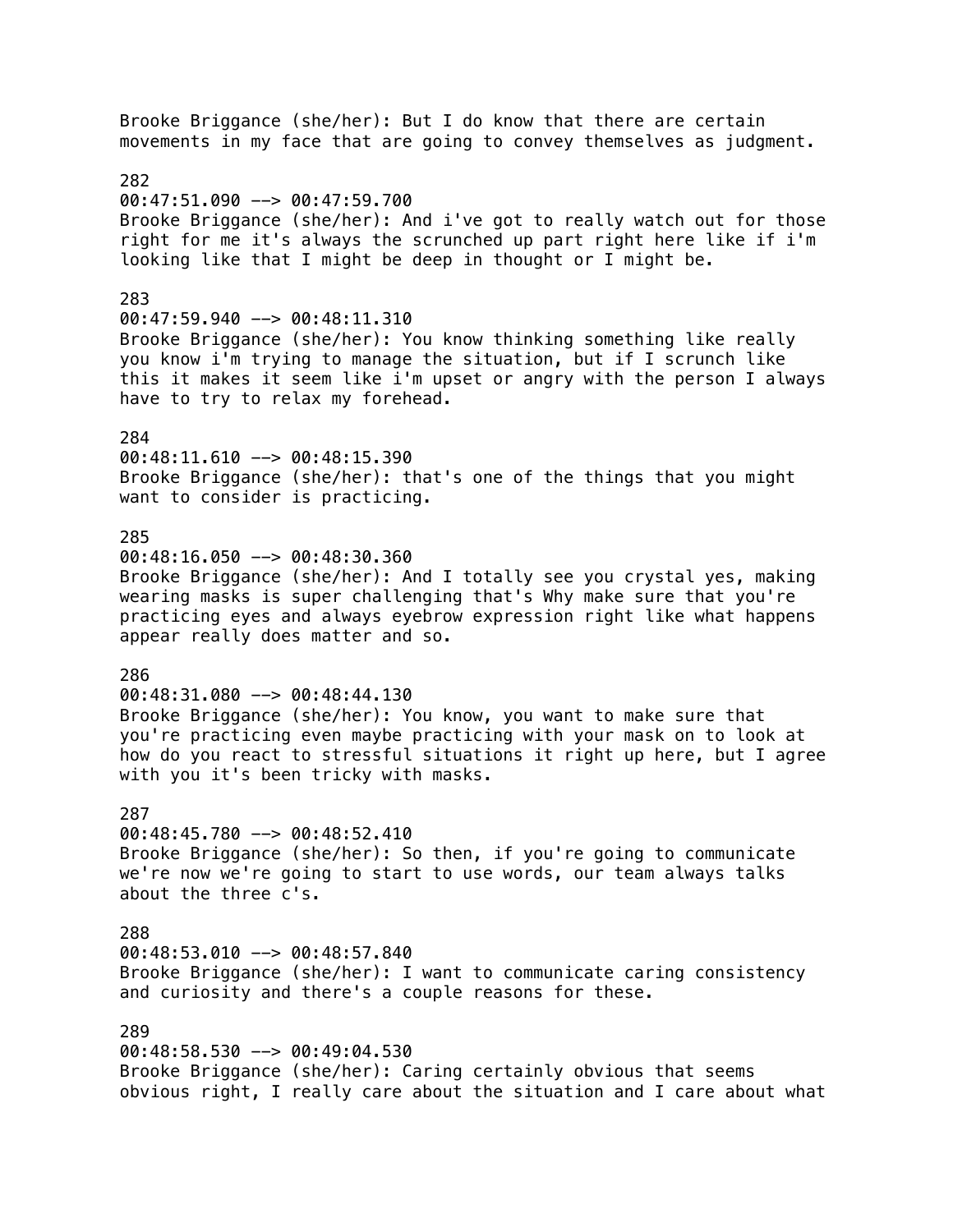you're telling me. 290 00:49:04.830 --> 00:49:14.490 Brooke Briggance (she/her): Consistency is important not just during the escalation, but if you have a relationship with this person the consistency also happens before and after. 291 00:49:15.120 --> 00:49:17.880 Brooke Briggance (she/her): Particularly again with people with trauma backgrounds. 292  $00:49:18.690$  -->  $00:49:26.490$ Brooke Briggance (she/her): Very often they might poke us like poke are you still there poker you still trustworthy poke can I still count on you. 293  $00:49:26.790$  -->  $00:49:35.220$ Brooke Briggance (she/her): poke do I am I still safe with you like, there may be some behaviors that we see in that way and so consistency happens, not just in the moment. 294 00:49:35.820 --> 00:49:44.340 Brooke Briggance (she/her): But also like as we're engaged with people you know outside of the de escalation moment but the reality is. 295 00:49:45.120 --> 00:49:57.390 Brooke Briggance (she/her): Consistency also is in that moment i'm going to stay here until we resolve that i'm going to stay here with you, while we work on this it's sort of that i'm a rock i'm not going anywhere until we fix it. 296 00:49:57.810 --> 00:50:06.300 Brooke Briggance (she/her): And the other thing is curiosity curiosity helps us because the writer is the person who has to engage in the answer. 297 00:50:06.660 --> 00:50:16.470 Brooke Briggance (she/her): Right that's the part of the brain So if I want executive function back I might ask a question and allow that rider an opportunity to get back on the horse.

298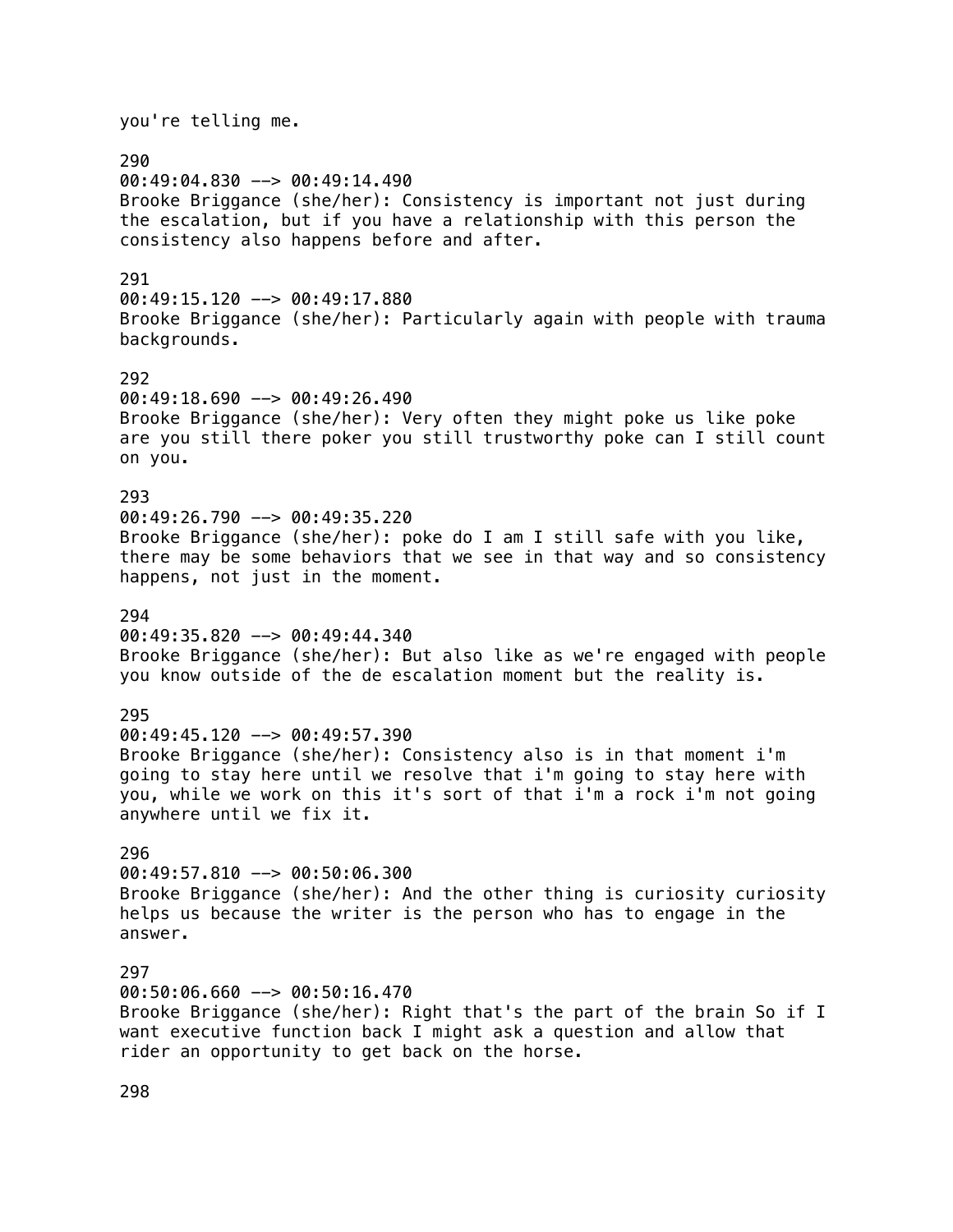00:50:17.130 --> 00:50:26.010 Brooke Briggance (she/her): Because who's got an answer verbal questions executive function, and so I might ask a question, and sometimes you can even see it in the moment. 299 00:50:26.250 --> 00:50:33.090 Brooke Briggance (she/her): The person is like struggling to kind of like they it's like they hear the question you can almost see the wheels turning right. 300 00:50:33.390 --> 00:50:44.820 Brooke Briggance (she/her): And that's that rider trying to get back on the horse in order to respond to the question, and so a well pointed question in that moment may be helpful to get the writer back on. 301  $00:50:46.650$  -->  $00:50:53.310$ Brooke Briggance (she/her): And you know sort of the last thing that we talked about here is that at you know de escalation is incredibly stressful. 302 00:50:53.670 --> 00:51:03.960 Brooke Briggance (she/her): And like I said, some of us may be doing it a lot in the work that we do, and certainly the work that you all do in overdose and preventative work and work and community. 303 00:51:04.710 --> 00:51:17.430 Brooke Briggance (she/her): i'm sure you are de escalating situations, the other sort of secret is that we're de escalating in our own teams a lot, right now, because there's so much burnout and there is so much. 304 00:51:17.940 --> 00:51:25.470 Brooke Briggance (she/her): Toxic stress that we're all dealing with we may be activated in our teams and i'm getting lots of. 305 00:51:25.950 --> 00:51:36.630 Brooke Briggance (she/her): Requests for how do I support my other TEAM members in de escalation that's absolutely true, and so I just want to sort of acknowledge the fact that this can be difficult. 306 00:51:37.470 --> 00:51:48.360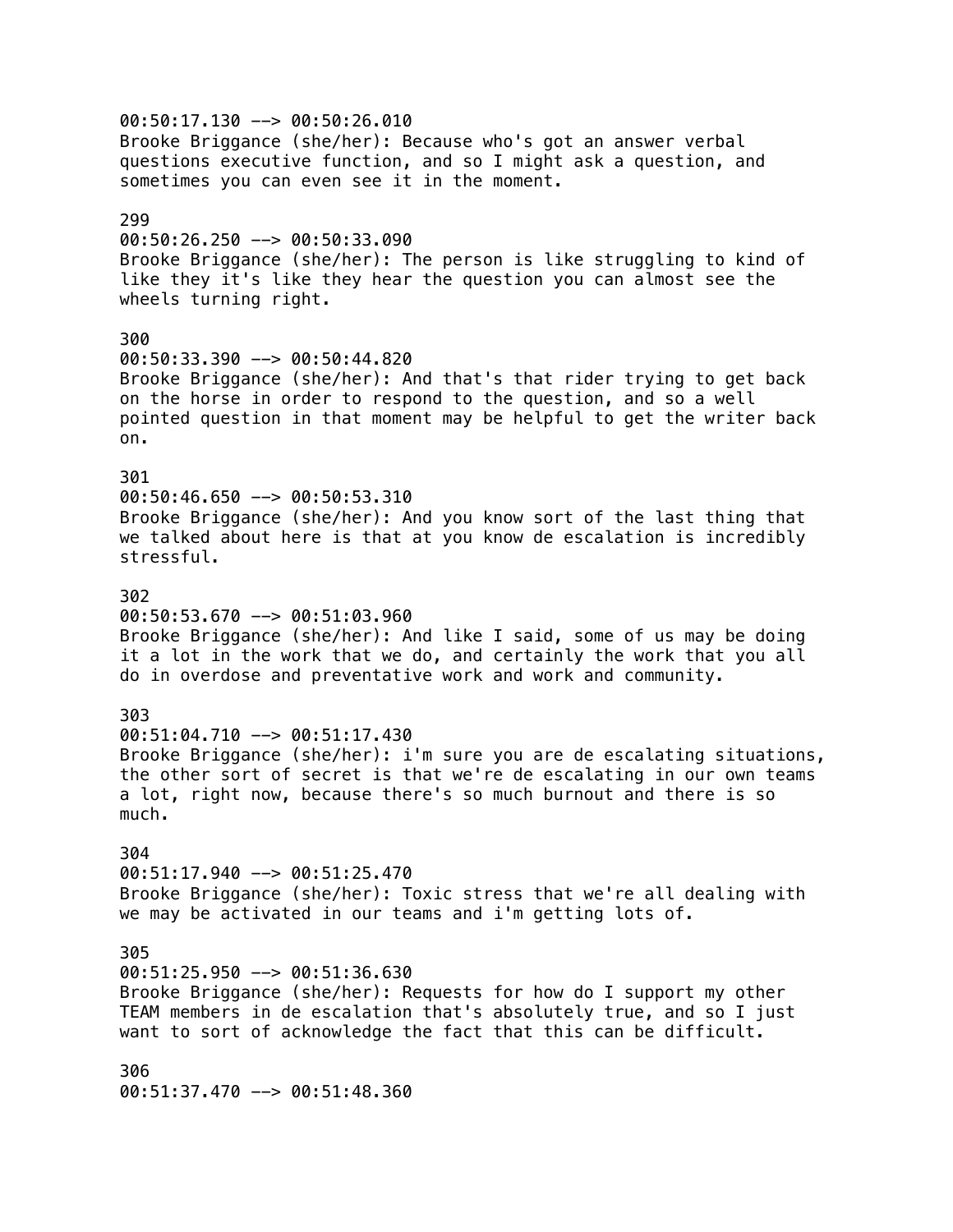Brooke Briggance (she/her): yep crystal absolutely sometimes the silence and a pause just to let them process exactly that silence is really important being still right super important I appreciate that. 307 00:51:49.380 --> 00:51:55.590 Brooke Briggance (she/her): When we're thinking about how do we care for ourselves if we are having to de escalate either. 308  $00:51:56.100$  -->  $00:52:07.230$ Brooke Briggance (she/her): One extreme event or lots and lots of events, and you know we first and foremost, what the neuroscience says is in order to complete your own stress response. 309 00:52:07.470 --> 00:52:13.230 Brooke Briggance (she/her): You have to do something physical So if you de escalate something, this is where I want everyone to like. 310  $00:52:13.650$  -->  $00:52:22.440$ Brooke Briggance (she/her): You know, put the phone down or do whatever you gotta do and go take a walk around the block or do something physical do the 30 minute or 30 minute that'd be great. 311 00:52:22.890 --> 00:52:25.350 Brooke Briggance (she/her): The three minute dance party in the office or. 312  $00:52:26.160$  -->  $00:52:35.160$ Brooke Briggance (she/her): You know this is where that kind of movement becomes important neuroscience is absolutely clear on this, your stress response is intended. 313  $00:52:35.460$  -->  $00:52:46.620$ Brooke Briggance (she/her): To be followed by physical activity and then celebration right and that's because back in hunter gatherer times that made sense right if you went out into the world, and you encountered the bear. 314 00:52:46.980 --> 00:52:56.610 Brooke Briggance (she/her): Right your stress response got activated you did something you either ran away or you fought you survived and, hopefully, and you got back.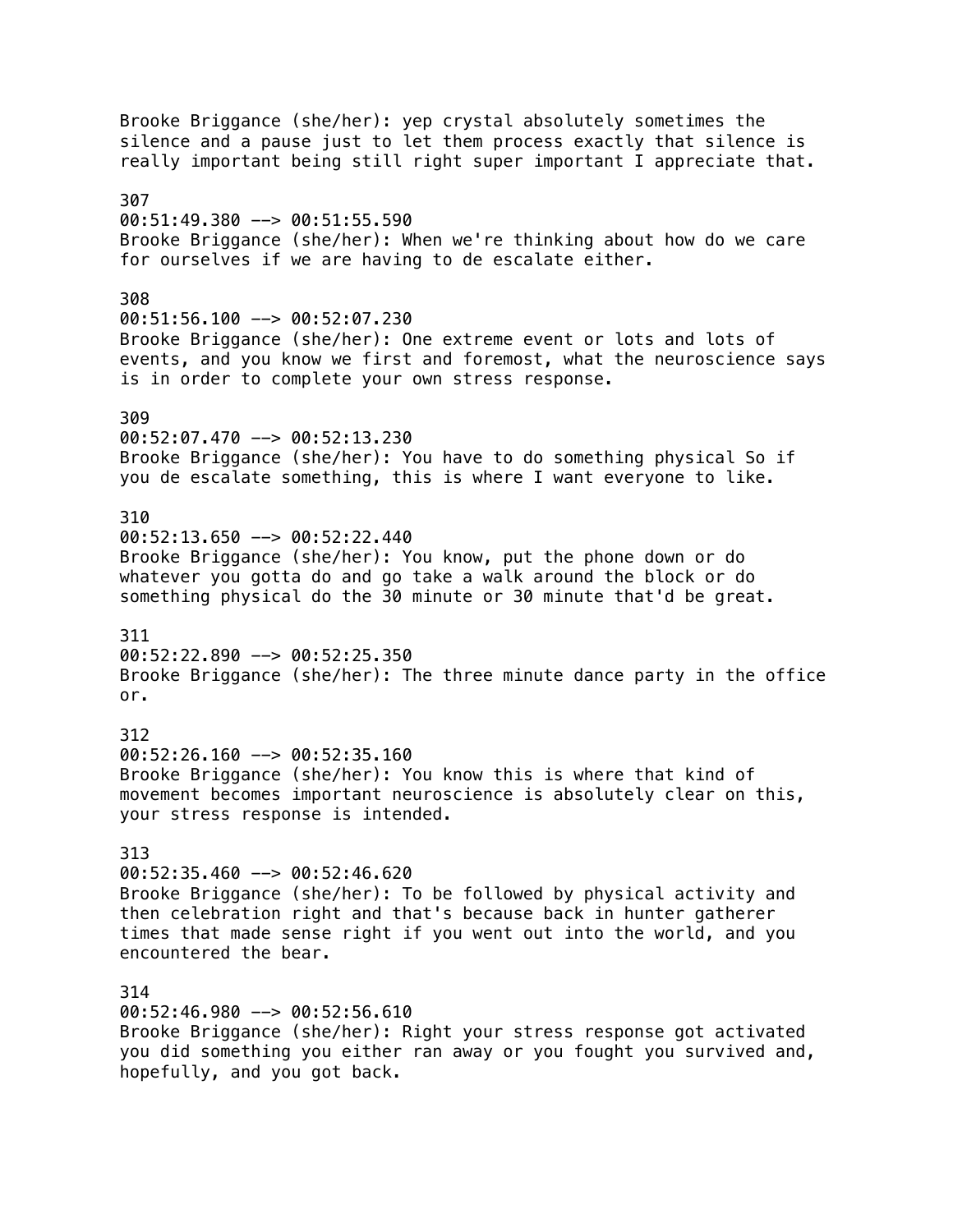315 00:52:57.360 --> 00:53:06.630 Brooke Briggance (she/her): Right and then you were like well we survived we live to you know hunter and gatherer and other day, and so the stress response is intended to be short. 316  $00:53:06.960$  -->  $00:53:11.820$ Brooke Briggance (she/her): And it's intended to be completed and physical activity is a piece of that. 317 00:53:12.150 --> 00:53:24.480 Brooke Briggance (she/her): The other thing that we know can help after we've de escalate a situation is talking about it or getting it out of your system you don't want that track running in your head, so you talk to somebody about it journaling may help. 318  $00:53:24.900$  -->  $00:53:35.250$ Brooke Briggance (she/her): And then obviously self care is critical, but remember I already said i'm not really a fan of self care as a concept, I think wellness as a concept is incredibly important. 319 00:53:36.060 --> 00:53:48.090 Brooke Briggance (she/her): But self care yeah but what I mean by that is I want you to do something that is gentle for yourself smell, something that you really love that reminds you of someone. 320 00:53:48.330 --> 00:53:56.550 Brooke Briggance (she/her): or a place where you feel safe eat something that makes you remember a place where you have felt safe I want in your life. 321 00:53:57.120 --> 00:54:06.300 Brooke Briggance (she/her): One or two strategies to you know sort of have some protective factors in in your day So if you have to de escalate something. 322 00:54:06.510 --> 00:54:16.200 Brooke Briggance (she/her): you're doing something physical yeah Valerie it could be like a debrief absolutely to could totally be like a debrief and when I work with organizations on trauma informed practice.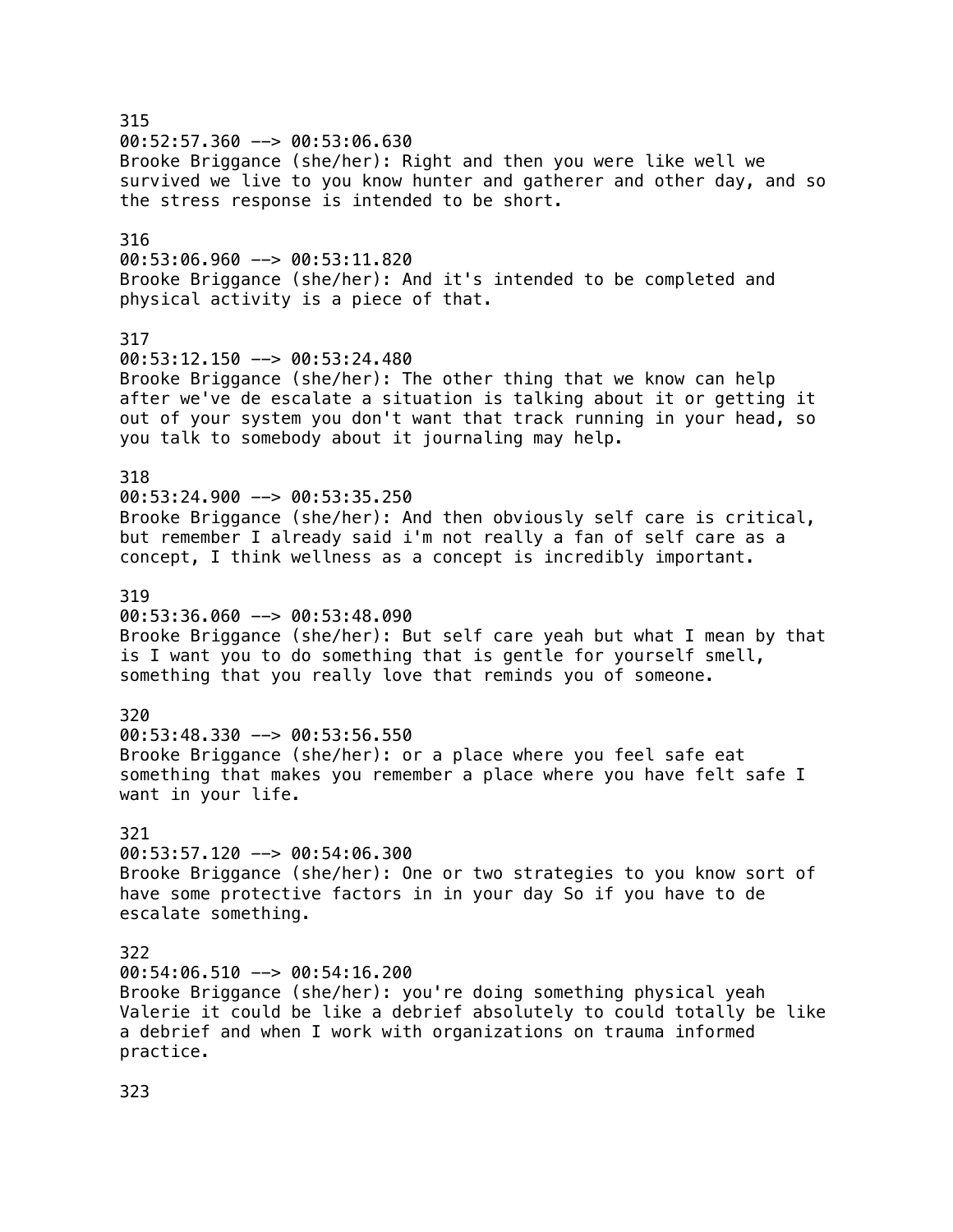00:54:16.560 --> 00:54:23.910 Brooke Briggance (she/her): It, this is actually kind of part of what we talked about is maybe they have TEAM members that have to de escalate a lot. 324 00:54:24.270 --> 00:54:34.350 Brooke Briggance (she/her): And I asked to build into the day the physical time the debrief and then some kind of celebration right and different teams that may be different things. 325 00:54:34.860 --> 00:54:41.610 Brooke Briggance (she/her): But basically that's what we're looking for is some kind of process like this, where we want to. 326 00:54:42.330 --> 00:54:53.700 Brooke Briggance (she/her): be doing something physical, we want to be downloading the information and then we want to do something that makes us feel joy because That completes the the stress response it's actually. 327  $00:54:54.690$  -->  $00:55:13.440$ Brooke Briggance (she/her): It actually helps us avoid burnout if we have to do this on a regular basis yeah charmaine like I love them, we are not born into isolation, we are born into connection exactly I again like self care is kind of like the thing everyone says, but i'm not i'm not super fond of that. 328 00:55:14.580 --> 00:55:19.650 Brooke Briggance (she/her): And then the last thing i'll say about this, is to please make sure to practice self compassion. 329 00:55:20.340 --> 00:55:31.170 Brooke Briggance (she/her): Self compassion is incredibly important, there will be times when you do this really, really well there will be times when you struggle, there will be times, where maybe you feel like. 330 00:55:31.410 --> 00:55:38.100 Brooke Briggance (she/her): The person for the job, and then you realize no i'm not the person for this job and you tap out and you might have feelings about that.

331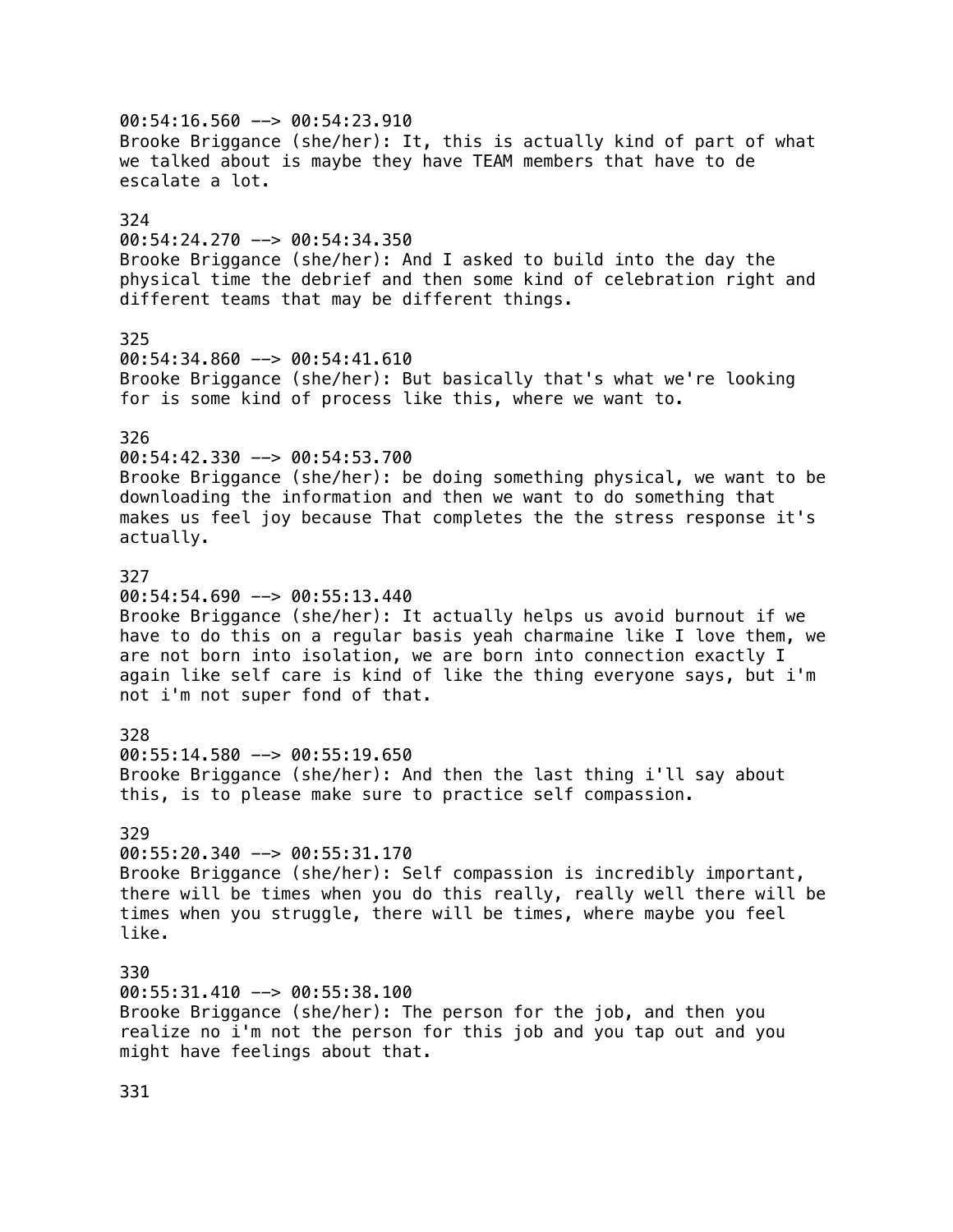00:55:38.370 --> 00:55:47.400 Brooke Briggance (she/her): Self compassion is about acknowledging that we're not perfect, that we're here trying that we're going to make mistakes, but that way there is. 332 00:55:48.000 --> 00:55:58.170 Brooke Briggance (she/her): A joy and gratitude in being in the work in being the person who does try, there are lots and lots of people out there who don't try to do the work that you're doing. 333 00:55:58.470 --> 00:56:05.730 Brooke Briggance (she/her): Right, and so there is a recognition of both compassion, but also the joy of being in the work and saying. 334 00:56:05.970 --> 00:56:18.120 Brooke Briggance (she/her): Like i'm really proud of the work that I do and i'm proud that i'm a person who steps into this space and does the best that I can in these situations that many people run away from and so self compassion is really important. 335 00:56:20.190 --> 00:56:40.740 Brooke Briggance (she/her): I want to make sure that everyone has my email address, and I really appreciated all of the comments in the Q amp a you can always feel free to reach out to me, of course, as you need to you can reach me at brooke that brigands at pH I org and there is a recording of course of this. 336 00:56:42.150 --> 00:56:53.640 Brooke Briggance (she/her): webinar so please feel free to access that if you need to and then, of course, please know that there is another amazing opportunity coming up on the 13th. 337 00:56:53.940 --> 00:57:04.080 Brooke Briggance (she/her): To talk about building partnerships that work and again sponsored by open, if you would like more information about the national overdose prevention network. 338  $00:57:04.620$  -->  $00:57:16.050$ Brooke Briggance (she/her): You can feel free to obviously go to open.org and get more information i'm really always excited to work

with them, because I know all of the wonderful things that they have to offer.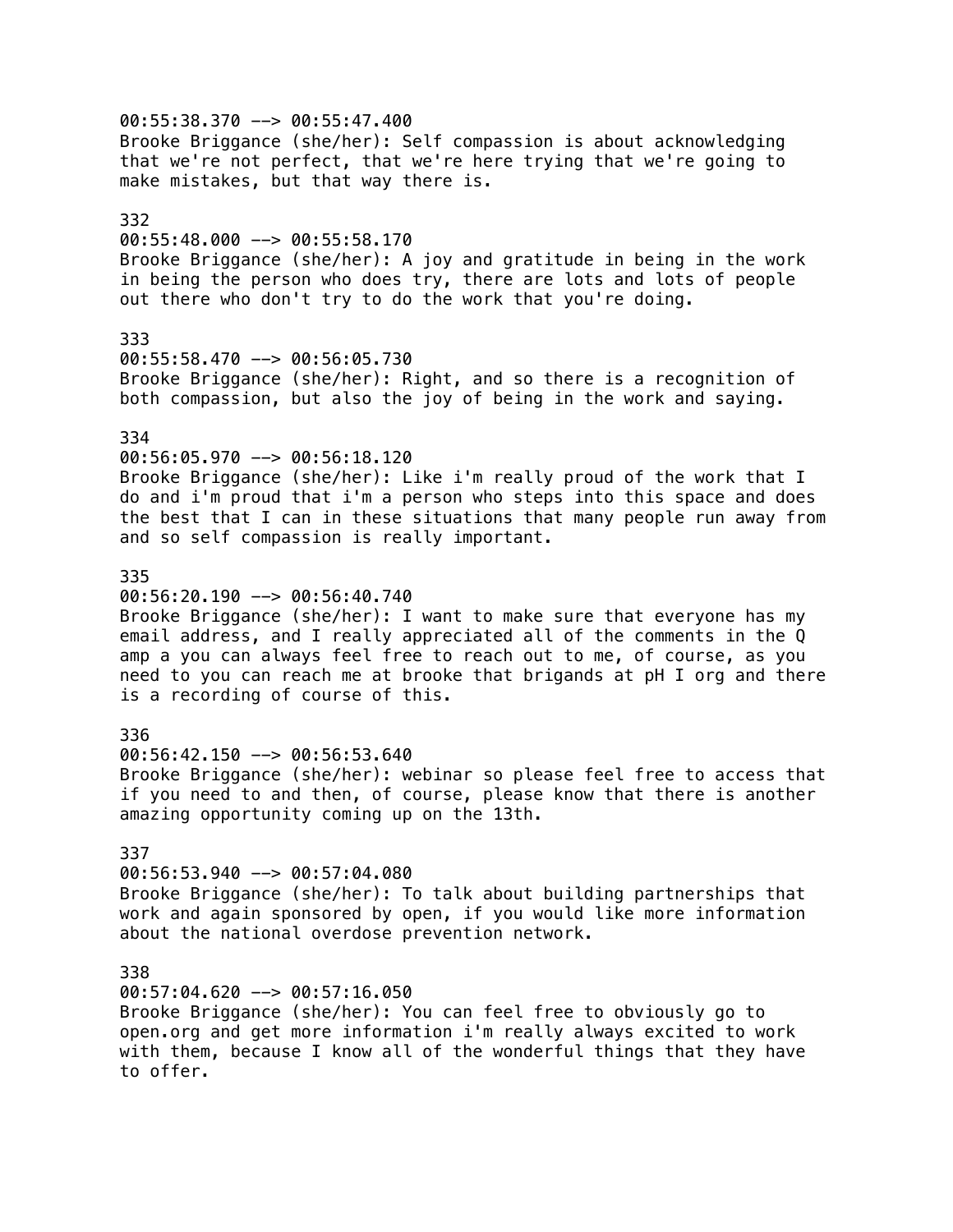339 00:57:17.790 --> 00:57:30.180 Brooke Briggance (she/her): And Jeff Scott, the survey link in there, and thank you so much, I see lots of comments in the chat or excuse me in the Q amp a let me see if I can get through them hold on just a SEC. 340 00:57:31.380 --> 00:57:36.090 Brooke Briggance (she/her): Oh Rebecca what is the celebration look like it could be anything, whatever it means for you. 341 00:57:36.750 --> 00:57:47.730 Brooke Briggance (she/her): Right, it could be, maybe a food you really love to eat it could be dance, it could be self expression of some sort and whatever it is for you is what's really important. 342  $00:57:48.570$  -->  $00:57:59.250$ Brooke Briggance (she/her): But it basically is that joy and celebration of of just sort of like imagine if you were the person who got back to camp and you made it out okay. 343 00:58:00.000 --> 00:58:10.500 Brooke Briggance (she/her): That would be sort of what i'm thinking of is what makes me feel really happy and like what we got this we survived the bear right like that's really what the brain needs. 344 00:58:11.010 --> 00:58:20.280 Brooke Briggance (she/her): And also, I saw a request for my email again i'm going to go ahead and back up a second so that you all have that just to make sure that you've got that. 345 00:58:21.990 --> 00:58:34.860 Brooke Briggance (she/her): yeah so Lorraine, we do absolutely talk to licensed clinicians and all different, you know sorts, we have trauma informed practice trainings on all different topics absolutely. 346 00:58:36.150 --> 00:58:50.070 Brooke Briggance (she/her): See oh hey deseret it's good to see you Joanna there you go there's the contact information I know i'm running out of time yep Lee i've got that for you, oh crystal you're sweet Thank you.